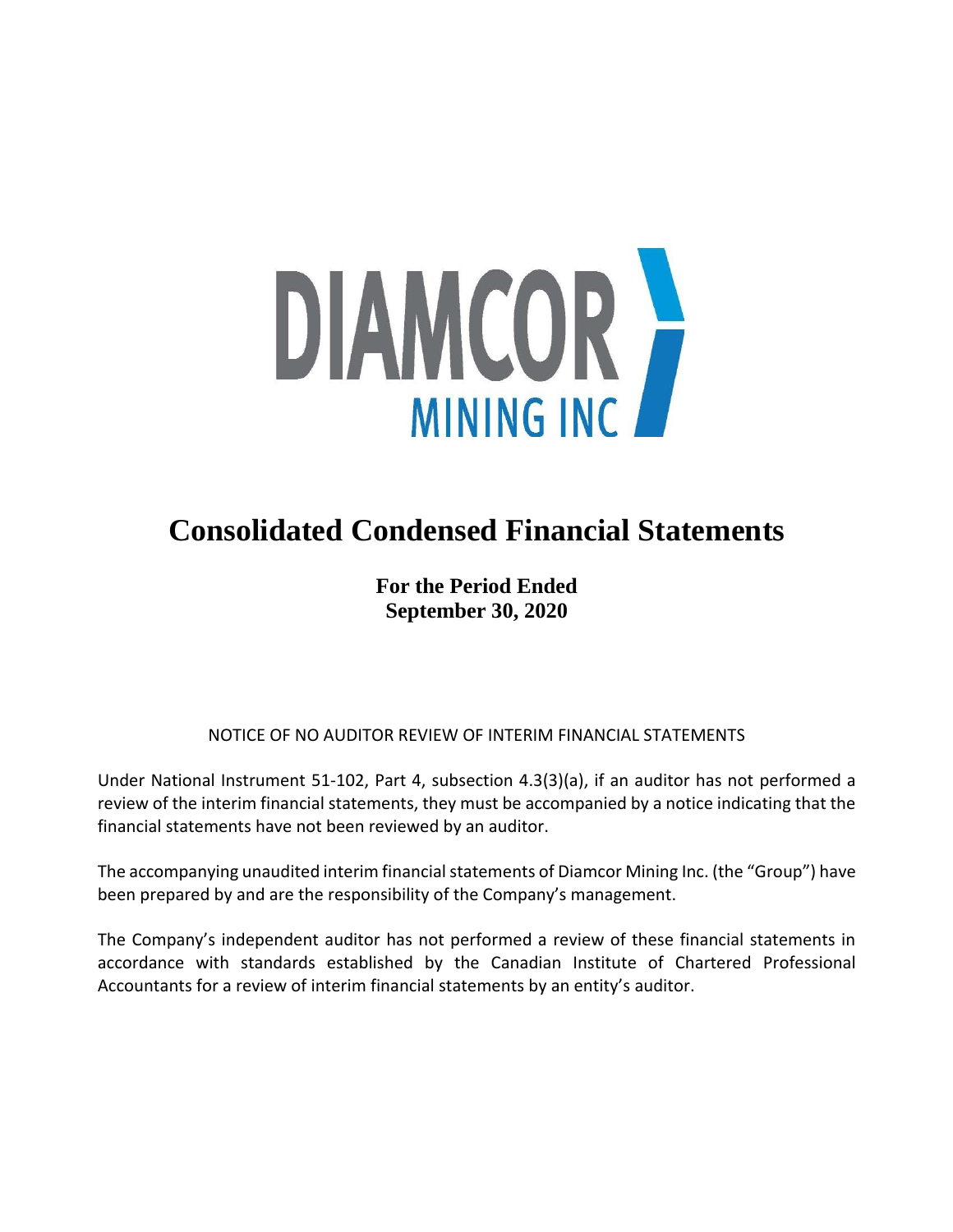# **Diamcor Mining Inc. Consolidated Statements of Financial Position**

| As at:                                                 | September 30    | March 31        |
|--------------------------------------------------------|-----------------|-----------------|
|                                                        | 2020            | 2020            |
|                                                        | unaudited       | audited         |
| <b>ASSETS</b>                                          |                 |                 |
| <b>CURRENT</b>                                         |                 |                 |
| Cash and cash equivalents                              | \$<br>36,534    | \$<br>32,087    |
| Accounts receivable (Note 10a)                         | 48,806          | 513,748         |
| Inventory (Note 2.3)                                   | 14,344          | 312,426         |
| Prepaids                                               | 55,111          | 36,992          |
|                                                        | 154,795         | 895,253         |
| <b>NON CURRENT</b>                                     |                 |                 |
| Restricted cash (Note 14)                              | 623,552         | 622,613         |
| Property, plant and equipment (Note 3)                 | 7,189,274       | 7,501,182       |
| <b>Total assets</b>                                    | \$<br>7,967,621 | \$<br>9,019,048 |
|                                                        |                 |                 |
| <b>LIABILITIES</b><br><b>CURRENT</b>                   |                 |                 |
| Accounts payable (Note 13)                             | \$<br>768,429   | \$<br>1,050,558 |
| Short term debt (Note 4)                               | 1,596,489       | 1,482,494       |
| Current portion of long-term debt (Note 4)             | 4,890,528       | 5,320,368       |
|                                                        |                 |                 |
| <b>NON CURRENT</b>                                     | 7,255,446       | 7,853,420       |
| Deferred tax liablity                                  | 319,623         | 319,142         |
| Decommissioning liability (Note 5)                     | 402,961         | 375,481         |
| Long-term debt (Note 4)                                | 2,123,562       | 1,314,677       |
| Due to Nozala Investments (Note 4)                     | 1,709,397       | 1,620,270       |
| <b>Total liabilities</b>                               | 11,810,989      | 11,482,990      |
|                                                        |                 |                 |
| <b>SHAREHOLDERS' EQUITY</b>                            |                 |                 |
| Share capital (Note 6)                                 | 34, 195, 377    | 34, 195, 377    |
| Contributed surplus (Note 7)                           | 13,923,646      | 13,390,142      |
| Warrants (Note 6)                                      | 425,255         | 958,759         |
| Accumulated other comprehensive loss                   | (8,644,400)     | (8,616,525)     |
| Deficit                                                | (39, 897, 444)  | (38, 682, 195)  |
| <b>Total equity</b>                                    | 2,434           | 1,245,558       |
| Non-controlling interests (Note 15)                    | (3,845,802)     | (3,709,500)     |
| (Deficit) equity attributable to owners of the parent  | (3,843,368)     | (2,463,942)     |
| Total liabilities and shareholders' equity             | \$<br>7,967,621 | \$<br>9,019,048 |
| <b>GOING CONCERN (Note 1)</b><br>COMMUTMENTO (MELL AO) |                 |                 |

**COMMITMENTS** (Note 12) **SUBSEQUENT EVENTS** (Note 16)

On behalf of the board "Dean Taylor" **Director** Director "Sheldon Nelson" Director

The accompanying notes are an integral part of these consolidated financial statements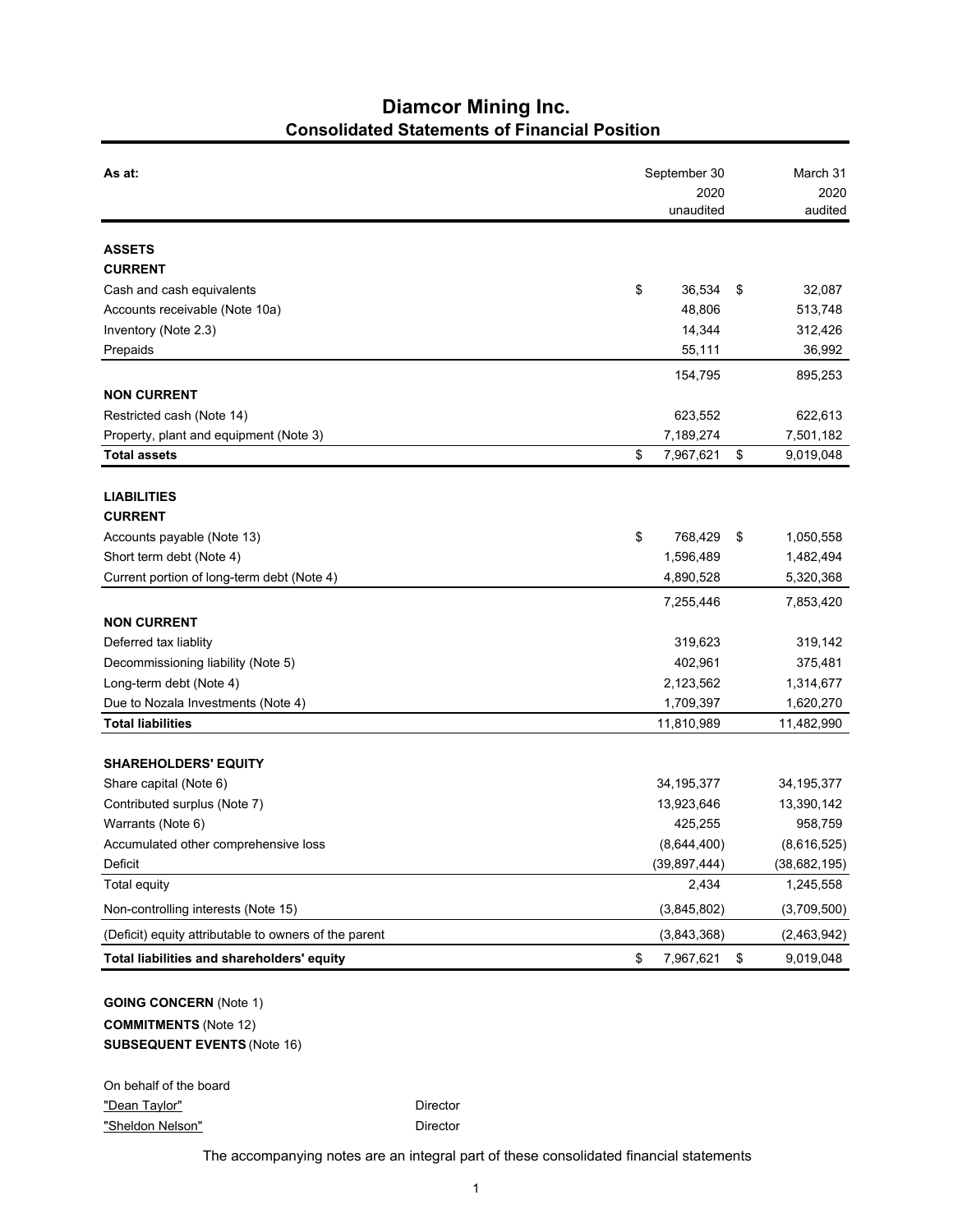|                                                         |          | For the<br>three months ended<br>September 30, 2020 | For the<br>three months ended<br>September 30, 2019 | For the<br>six months ended<br>September 30, 2020 | For the<br>six months ended<br>September 30, 2019 |
|---------------------------------------------------------|----------|-----------------------------------------------------|-----------------------------------------------------|---------------------------------------------------|---------------------------------------------------|
| <b>SALES</b>                                            | \$       | 339,280                                             | \$<br>730,692 \$                                    | 339,280 \$                                        | 1,884,697                                         |
| <b>OPERATING EXPENSES</b>                               |          | 313,195                                             | (403, 929)                                          | 452,282                                           | 1,377,423                                         |
| <b>GROSS MARGIN</b>                                     | \$       | 26,085                                              | \$<br>1,134,621                                     | (113,002)                                         | 507,274                                           |
| <b>GENERAL AND ADMINISTRATIVE EXPENSES</b>              |          |                                                     |                                                     |                                                   |                                                   |
| Accretion and depreciation (Note 3 and 5)               |          | 172,420                                             | 229,163                                             | 343,087                                           | 464,369                                           |
| Consulting fees                                         |          | 16.454                                              | 46,500                                              | 40,000                                            | 173,000                                           |
| Insurance                                               |          | 21,137                                              | 18,588                                              | 46,900                                            | 39,520                                            |
| Interest and bank charges                               |          | 260,507                                             | 168,312                                             | 535,517                                           | 317,753                                           |
| Office                                                  |          | 86,881                                              | 31,753                                              | 105,640                                           | 62,394                                            |
| Professional fees                                       |          | 68,609                                              | 102,040                                             | 144,254                                           | 190,059                                           |
| Promotion and investor relations                        |          | 9,750                                               | 27,039                                              | 27,958                                            | 42,229                                            |
| Salaries and wages                                      |          |                                                     | 102,258                                             | 54                                                | 388,164                                           |
| Transfer agent and regulatory fees                      |          | 4,880                                               | 6,787                                               | 6,186                                             | 13,686                                            |
| Travel                                                  |          | 12,241                                              | 61,424                                              | 14,433                                            | 73,829                                            |
|                                                         |          | 652,879                                             | 793,864                                             | 1,264,029                                         | 1,765,003                                         |
| (LOSS) FROM OPERATIONS                                  | \$       | $(626, 794)$ \$                                     | 340,757                                             | (1, 377, 031)                                     | (1, 257, 729)                                     |
| <b>OTHER INCOME AND EXPENSES</b>                        |          |                                                     |                                                     |                                                   |                                                   |
| Interest and other income                               |          | 5,198<br>580                                        | 11,434                                              | 10,945                                            | 23,929                                            |
| Foreign exchange                                        |          |                                                     | (1, 515)                                            | 580                                               | (685)                                             |
|                                                         |          | 5,778                                               | 9,919                                               | 11,525                                            | 23,244                                            |
| <b>NET (LOSS) FOR THE PERIOD</b>                        | \$       | $(621,016)$ \$                                      | 350,676                                             | \$<br>$(1,365,506)$ \$                            | (1, 234, 485)                                     |
| <b>OTHER COMPREHENSIVE (LOSS)</b>                       |          |                                                     |                                                     |                                                   |                                                   |
| Items to be reclassified subsequently to profit or loss |          |                                                     |                                                     |                                                   |                                                   |
| Foreign currency translation loss                       | \$       | 45,343                                              | \$<br>(51, 975)                                     | (13,920)                                          | (288, 160)                                        |
| TOTAL COMPREHENSIVE (LOSS) FOR THE PERIOD               | \$       | $(575, 673)$ \$                                     | 298,701 \$                                          | $(1,379,426)$ \$                                  | (1,522,645)                                       |
| Total net (loss) attributable to:                       |          |                                                     |                                                     |                                                   |                                                   |
| Non-controlling interests                               | \$       | $(241,900)$ \$                                      | 282,668                                             | \$<br>$(150, 256)$ \$                             | 21,928                                            |
| Equity holders of parent                                |          | (379, 116)                                          | 68,008                                              | (1,215,250)                                       | (1, 256, 413)                                     |
|                                                         | \$       | $(621, 016)$ \$                                     | 350,676                                             | \$<br>$(1,365,506)$ \$                            | (1, 234, 485)                                     |
|                                                         |          |                                                     |                                                     |                                                   |                                                   |
| Total comprehensive (loss) attributable to:             |          |                                                     |                                                     |                                                   |                                                   |
| Non-controlling interests<br>Equity holders of parent   | \$<br>\$ | $(143, 732)$ \$<br>$(431, 941)$ \$                  | 727,836<br>(429, 135)                               | \$<br>$(136, 301)$ \$<br>(1, 243, 125)            | 483,064<br>(2,005,709)                            |
|                                                         |          |                                                     |                                                     |                                                   |                                                   |
|                                                         | \$       | $(575, 673)$ \$                                     | 298,701                                             | \$<br>$(1,379,426)$ \$                            | (1,522,645)                                       |
| Net (loss) per share - basic and diluted (Note 6)       | \$       | $(0.01)$ \$                                         |                                                     | \$<br>$(0.02)$ \$                                 | (0.02)                                            |

#### **Diamcor Mining Inc. Consolidated Statements of (Loss) and Comprehensive (Loss)**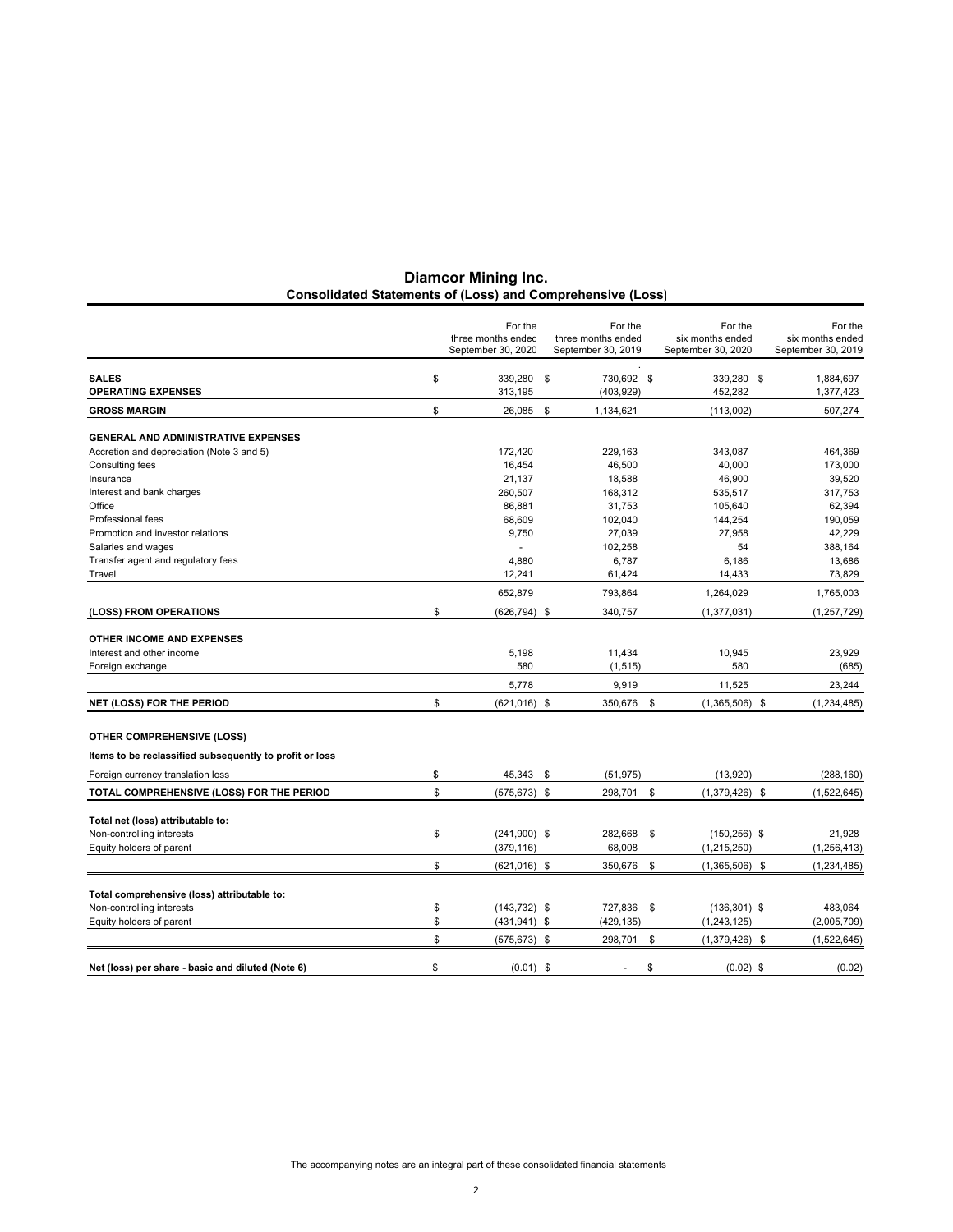|                                                                 | For the                                  | For the                                  | For the                                | For the                                |
|-----------------------------------------------------------------|------------------------------------------|------------------------------------------|----------------------------------------|----------------------------------------|
|                                                                 | three months ended<br>September 30, 2020 | three months ended<br>September 30, 2019 | six months ended<br>September 30, 2020 | six months ended<br>September 30, 2019 |
| CASH FLOWS (USED IN) OPERATING ACTIVITIES                       |                                          |                                          |                                        |                                        |
| Net (loss) for the period                                       | \$<br>$(621.016)$ \$                     | 350.676 \$                               | $(1,365,506)$ \$                       | (1, 234, 485)                          |
| Items not affecting cash                                        |                                          |                                          |                                        |                                        |
| Accretion and depreciation (Note 3 and 5)                       | 172,420                                  | 229,163                                  | 343,087                                | 464,369                                |
| Interest on short and long-term debt                            | 258,855                                  | 164,549                                  | 571,966                                | 311,997                                |
|                                                                 | 431,275                                  | 393,712                                  | 915,053                                | 776,366                                |
| Changes in non-cash working capital                             |                                          |                                          |                                        |                                        |
| Accounts payable                                                | (168, 517)                               | (1,094,152)                              | (256, 104)                             | (279, 591)                             |
| Accounts receivable                                             | 72,138                                   | 75,039                                   | 461,999                                | (52, 618)                              |
| Inventory                                                       | 292,521                                  | (730, 120)                               | 292,521                                | (353, 142)                             |
| Prepaids                                                        | (5, 123)                                 | (18,907)                                 | (17, 976)                              | (40, 689)                              |
| Cash flow from (used in) operating activities                   | 1,278                                    | (1,023,752)                              | 29,987                                 | (1, 184, 159)                          |
| <b>CASH FLOWS USED IN INVESTING ACTIVITIES</b>                  |                                          |                                          |                                        |                                        |
| Disposal of property, plant and equipment (Note 3               |                                          | (52,048)                                 |                                        | (57, 111)                              |
| Cash flow used in investing activities                          |                                          | (52,048)                                 |                                        | (57, 111)                              |
| <b>CASH FLOWS FROM FINANCING ACTIVITIES</b>                     |                                          |                                          |                                        |                                        |
| Deposits                                                        |                                          | (500,000)                                |                                        |                                        |
| Issuance of short term debt                                     |                                          | 1,110,280                                |                                        | 1,110,280                              |
| Proceeds from issuance of units net of issue costs (Note 6)     |                                          | 77,720                                   |                                        | 77,720                                 |
| Cash flow generated by financing activities                     |                                          | 688.000                                  |                                        | 1,188,000                              |
| Effect of change in exchange rate for cash and cash equivalents | 7,014                                    | 235,948                                  | (25, 540)                              | (8,744)                                |
| (Decrease) increase in cash and cash equivalents                | 8,292                                    | (151, 852)                               | 4,447                                  | (62, 014)                              |
|                                                                 | 28,242                                   |                                          |                                        |                                        |
| Cash and cash equivalents - beginning of year                   |                                          | 228,918                                  | 32,087                                 | 139,080                                |
| Cash and cash equivalents - end of period                       | \$<br>36,534                             | \$<br>77,066                             | \$<br>36,534                           | 77.066<br>\$                           |

# **Diamcor Mining Inc. Consolidated Statements of Cash Flows**

The accompanying notes are an integral part of these consolidated financial statements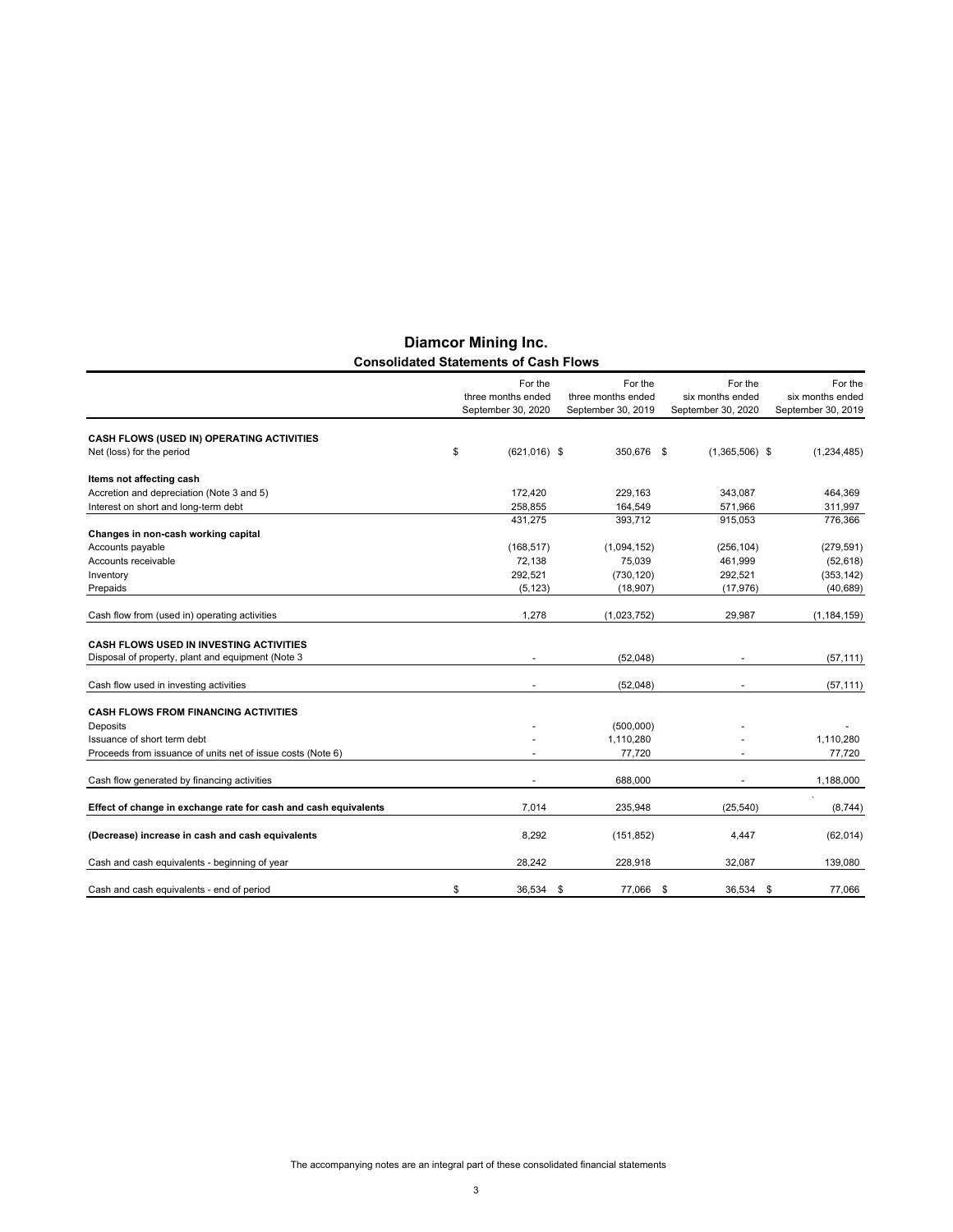# **Consolidated Statement of Changes in Shareholders' Equity DIAMCOR MINING INC.**

|                                     |    | Share Capital | Contributed<br>Surplus   |     | Warrants                 | Accumulated<br>Other<br>Comprehensive<br>Loss | Deficit        |      | Non-Controlling<br>Interests | Total<br>Shareholders'<br>(Deficit) Equity |
|-------------------------------------|----|---------------|--------------------------|-----|--------------------------|-----------------------------------------------|----------------|------|------------------------------|--------------------------------------------|
| Balance - March 31, 2019            | S  | 34,074,691    | \$<br>11,571,195         | \$. | 2,090,956                | \$<br>$(6,825,142)$ \$                        | (35, 225, 721) | - \$ | $(4,761,550)$ \$             | 924,429                                    |
| Short term loan (Note 6)            |    | 120,686       | $\overline{\phantom{a}}$ |     |                          | $\overline{\phantom{a}}$                      |                |      |                              | 120,686                                    |
| issuance of warrants (Note 6)       |    |               |                          |     | 16,560                   | ٠                                             |                |      |                              | 16,560                                     |
| Expiry of warrants (Note 6)         |    |               | 1,148,757                |     | (1, 148, 757)            |                                               |                |      |                              |                                            |
| Issuance of options                 |    |               | 670,190                  |     |                          |                                               |                |      |                              | 670,190                                    |
| Net income (loss) for the period    |    |               | $\overline{\phantom{a}}$ |     |                          |                                               | (3,456,473)    |      | (113,990)                    | (3,570,463)                                |
| Translation of foreign subsidiaries |    |               | $\overline{\phantom{a}}$ |     | $\overline{\phantom{a}}$ | (1,791,383)                                   |                |      | 1,166,039                    | (625, 344)                                 |
| Balance - March 31, 2020            | \$ | 34,195,377    | \$<br>13,390,142         | \$  | 958,759                  | \$<br>$(8,616,525)$ \$                        | (38, 682, 194) | - \$ | $(3,709,501)$ \$             | (2,463,942)                                |
| Expiry of warrants (Note 6)         |    |               | 533,504                  |     | (533, 504)               |                                               |                |      |                              |                                            |
| Net income (loss) for the period    |    |               | $\overline{\phantom{a}}$ |     |                          |                                               | (1,215,250)    |      | (150, 256)                   | (1,365,506)                                |
| Translation of foreign subsidiaries |    |               | $\overline{\phantom{a}}$ |     |                          | (27, 875)                                     |                |      | 13,955                       | (13,920)                                   |
| Balance - September 30, 2020        | \$ | 34, 195, 377  | \$<br>13,923,646         | \$  | 425,255                  | \$<br>$(8,644,400)$ \$                        | (39, 897, 444) | - \$ | $(3,845,802)$ \$             | (3,843,368)                                |
| Balance - September 30, 2019        | \$ | 34,143,033    | \$<br>12,719,952         | \$  | 951,577                  | \$<br>$(7,574,439)$ \$                        | (36, 482, 135) | \$   | $(4,278,485)$ \$             | (520, 496)                                 |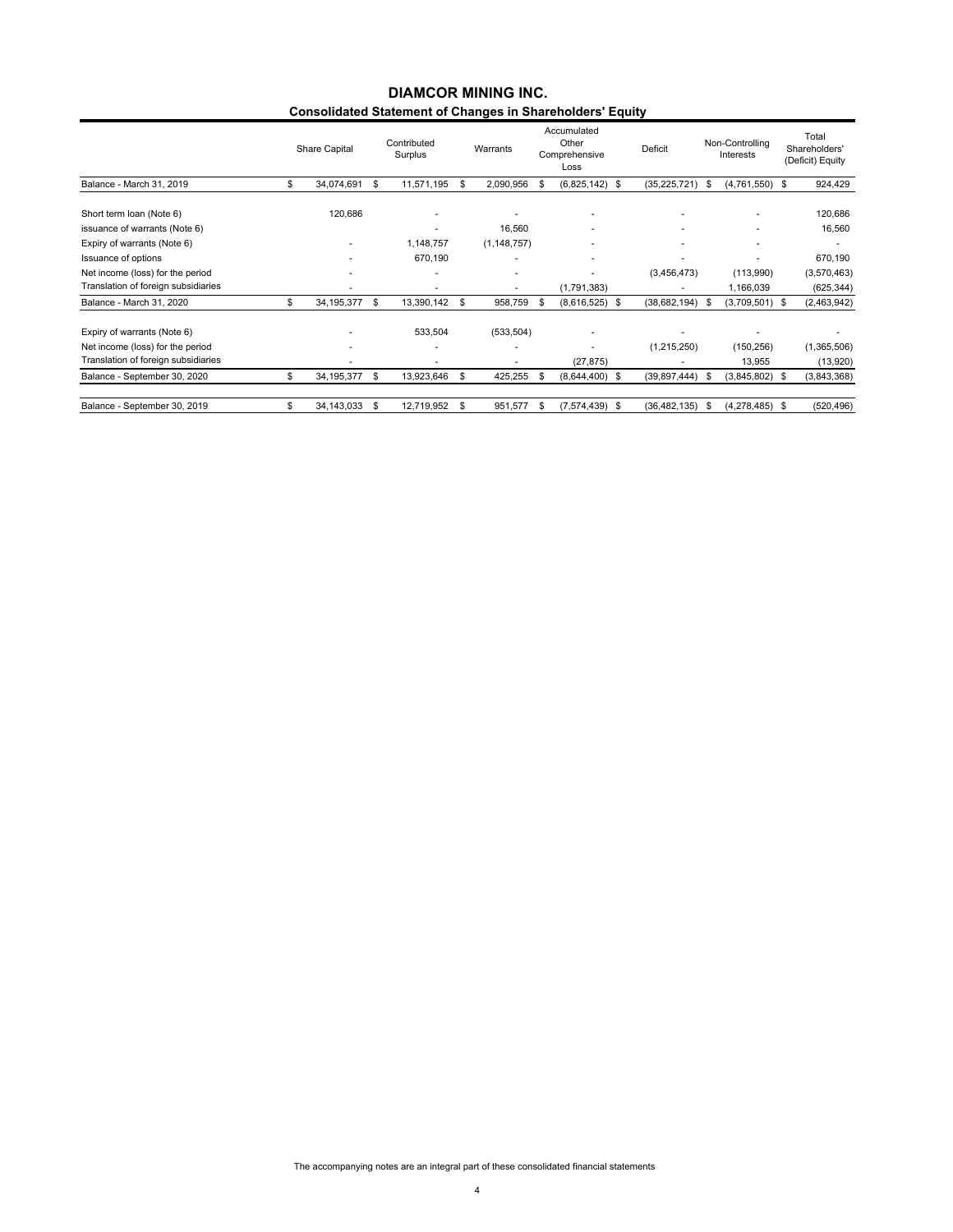#### **1. Nature of Operations and Going Concern**

Diamcor Mining Inc. (the "Company") was incorporated under the Company Act of British Columbia, now the Business Corporations Act (British Columbia). Its principal business activity is the identification, acquisition, exploration, evaluation, operation, and advancement of unique diamond-based resource properties with a specific focus on the mining segment of the diamond industry through its subsidiaries, DMI Minerals South Africa (Pty) Ltd., and DMI Diamonds South Africa (Pty) Ltd. Together with the "Company, (the Group"").

These interim consolidated condensed financial statements were authorized for issuance by the Board of Directors on November 30, 2020. The Company's registered office is 301-1665 Ellis Street, Kelowna, B.C. V1Y 2B3, Canada.

These interim consolidated condensed financial statements have been prepared on a going concern basis, which contemplates the realization of assets and the payment of liabilities in the ordinary course of business. Should the Company be unable to continue as a going concern, it may be unable to realize the carrying value of its assets and to meet its liabilities as they become due. These consolidated financial statements do not reflect the adjustments or reclassification of assets and liabilities, which would be necessary if the Company were unable to continue its operations.

Management routinely plans future activities including forecasting future cash flows for its internal use. Management has reviewed their plan with the Directors and has collectively formed a judgment that the Company has adequate resources to continue as a going concern for the foreseeable future, which Management and the Directors have defined as being at least the next 12 months. In arriving at this judgment, Management has prepared the cash flow projections of the Company, which incorporates a detailed cash flow modeling through the current fiscal year. Directors have reviewed this information provided by Management and have considered the information in relation to the financing uncertainties in the current economic climate and the financial resources available to the Company. The expected cash flows have been modeled based on anticipated revenue streams with debt funding programmed into the model and reducing over time. Sensitivities have been applied to this model in relation to revenues not achieving anticipated levels. Key assumptions used in the future cash flow amounts are selling price and rough diamonds sold in the period and the assumption that the Company will move to full scale operations after completion of trial mining and bulk sampling.

The Directors have considered the: (i) base of investors and debt lenders historically available to the Company; (ii) global capital markets; (iii) sources of Company income; (iv) cash generation and (v) debt amortization levels and the continued deferral of debt payments. Considering the above, Management and Directors are satisfied that the Company has access to adequate resources to continue as a going concern for at least the next 12 months. Factors that may negatively affect the Company's 12-month operating plan includes the following: global trade and tariff disputes, geo-political events and the impact on capital markets, and commodity prices.

The Company has experienced lower than planned revenue combined with operating losses. Management applied significant judgment in arriving at this conclusion including:

- The amount of new sales orders and total revenue to be generated to provide sufficient cash flow to continue to fund operations and other committed expenditure,
- The timing of generating those new sales and the timing of the related cash flow,
- The ability to draw upon existing financing facilities to support ongoing operations; and,
- The assessment of potentially discretionary expenditures that could be delayed in order to manage cash flows.

Given the judgment involved, actual results may lead to a materially different outcome.

# **2. Basis of Preparation and Statement of Compliance**

The interim consolidated condensed financial statements of the Company have been prepared in accordance with International Financial Reporting Standards ("IFRS") as issued by the International Accounting Standards Board ("IASB") issued and outstanding as of September 30, 2020. The consolidated financial statements have been prepared on a historical cost basis except for certain financial instruments, warrants and stock-based compensation which have been measured at fair value. The consolidated financial statements are presented in Canadian dollars, which is the parent's functional currency.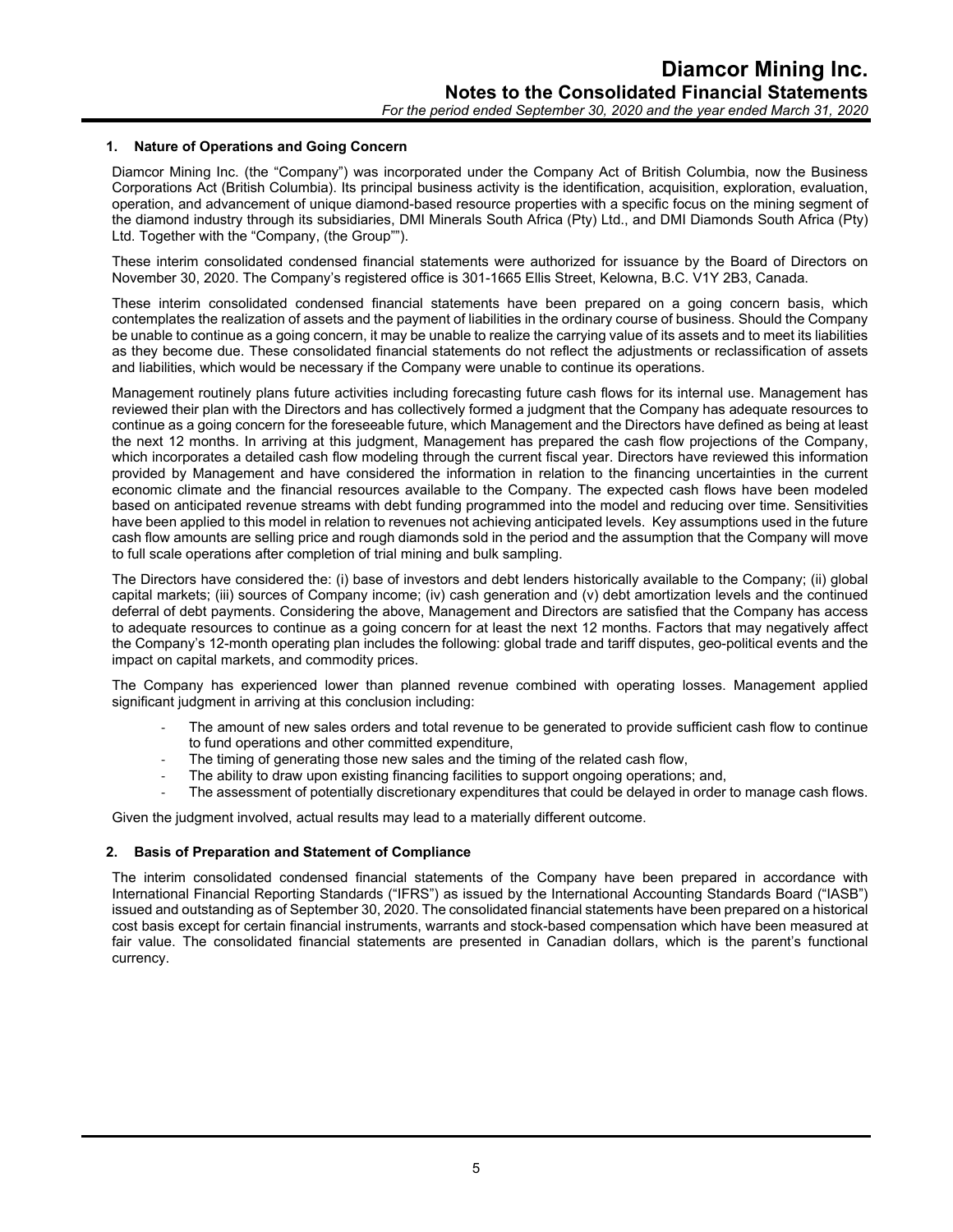#### **2.1. Basis of consolidation**

The interim consolidated condensed financial statements comprise the financial statements of the Company as at September 30, 2020. Subsidiaries are fully consolidated. The financial statements of the subsidiaries are prepared for the same reporting period as the Company, using consistent accounting policies. All intra-Company balances, transactions and unrealized gains and losses resulting from intra-Company transactions are eliminated in full. Where the ownership of a subsidiary is less than 100%, and therefore a non-controlling interest exists, any losses of that subsidiary are attributed to the non-controlling interest even if that results in a deficit balance.

Details of the Company's subsidiaries as at September 30, 2020 are as follows:

|                                      | <b>Place of</b> |          |                   |                            |
|--------------------------------------|-----------------|----------|-------------------|----------------------------|
| Name                                 | Incorporation   | Interest | <b>Operations</b> | <b>Functional Currency</b> |
| DMI Diamonds South Africa (Pty) Ltd. | South Africa    | 100%     | Active            | South African Rand         |
| DMI Minerals South Africa (Pty) Ltd. | South Africa    | 70%      | Active            | South African Rand         |

DMI Minerals South Africa (Pty) Ltd. is the only entity involved in the incidental recovery of rough diamonds as a result of ongoing commissioning and testing operations. DMI Diamonds South Africa (Pty) Ltd. was incorporated for the purpose of leasing mining and production equipment to DMI Minerals South Africa (Pty) Ltd.

# **2.2 Significant accounting judgments, estimates and assumptions**

The preparation of the Company's consolidated financial statements in conformity with IFRS requires management to make judgments, estimates and assumptions that affect the reported amounts of assets, liabilities and contingent liabilities at the date of the consolidated financial statements and reported amounts of revenues and expenses during the reporting period. Estimates, judgements, and assumptions are continuously evaluated and are based on Management's experience and other factors, including expectations of future events that are believed to be reasonable under the circumstances. However, actual outcomes can differ from these estimates. Information about significant areas of estimation uncertainty considered by Management in preparing the consolidated financial statements are described below.

#### **Production start date**

The Company assesses the stage of its mine under development to determine when the mine moves into the production phase, this being when the mine is substantially complete and ready for its intended use. The Company considers various relevant criteria to assess when the production phase is considered to have commenced. At this point, all related amounts are reclassified from 'Mines under construction' to 'Producing mines' under 'Property, plant and equipment'. Some of the criteria used to identify the production start date include, but are not limited to:

- Level of capital expenditure incurred compared with the original construction cost estimate;
- Ability to produce diamonds in saleable form; and,
- Ability to sustain ongoing production of diamonds.

When a mine development project moves into the production phase, the capitalization of certain mine development costs ceases and costs are either regarded as forming part of the cost of inventory or expensed, except for costs that qualify for capitalization relating to mining asset additions or improvements, or mineable reserve development. It is also at this point that depletion commences.

#### *Recovery of deferred tax assets*

Judgment is required in determining whether deferred tax assets are recognized on the consolidated statement of financial position. Deferred tax assets, including those arising from un-utilized tax losses, require Management to assess the likelihood that the Company will generate taxable earnings in future periods, in order to utilize recognized deferred tax assets. Estimates of future taxable income are based on forecasted cash flows from operations and the application of existing tax laws in each jurisdiction. To the extent that future cash flows and taxable income differ significantly from estimates, the ability of the Company to realize the net deferred tax assets recorded at the reporting date could be impacted. Additionally, future changes in tax laws in the jurisdictions in which the Company operates could limit the ability of the Company to obtain tax deductions in future periods.

#### *Mining property*

Title to mining properties involves certain inherent risks due to the difficulties of determining the validity of certain claims as well as the potential for problems arising from the frequently ambiguous conveyance history characteristic of many mining properties. The Company has diligently investigated rights of ownership of all the mineral concessions in which it has an interest and, to the best of its knowledge, all agreements relating to such ownership rights are in good standing. However, this should not be construed as a guarantee to title. The concessions may be subject to prior claims, agreements or transfers and rights of ownership may be affected by undetected defects.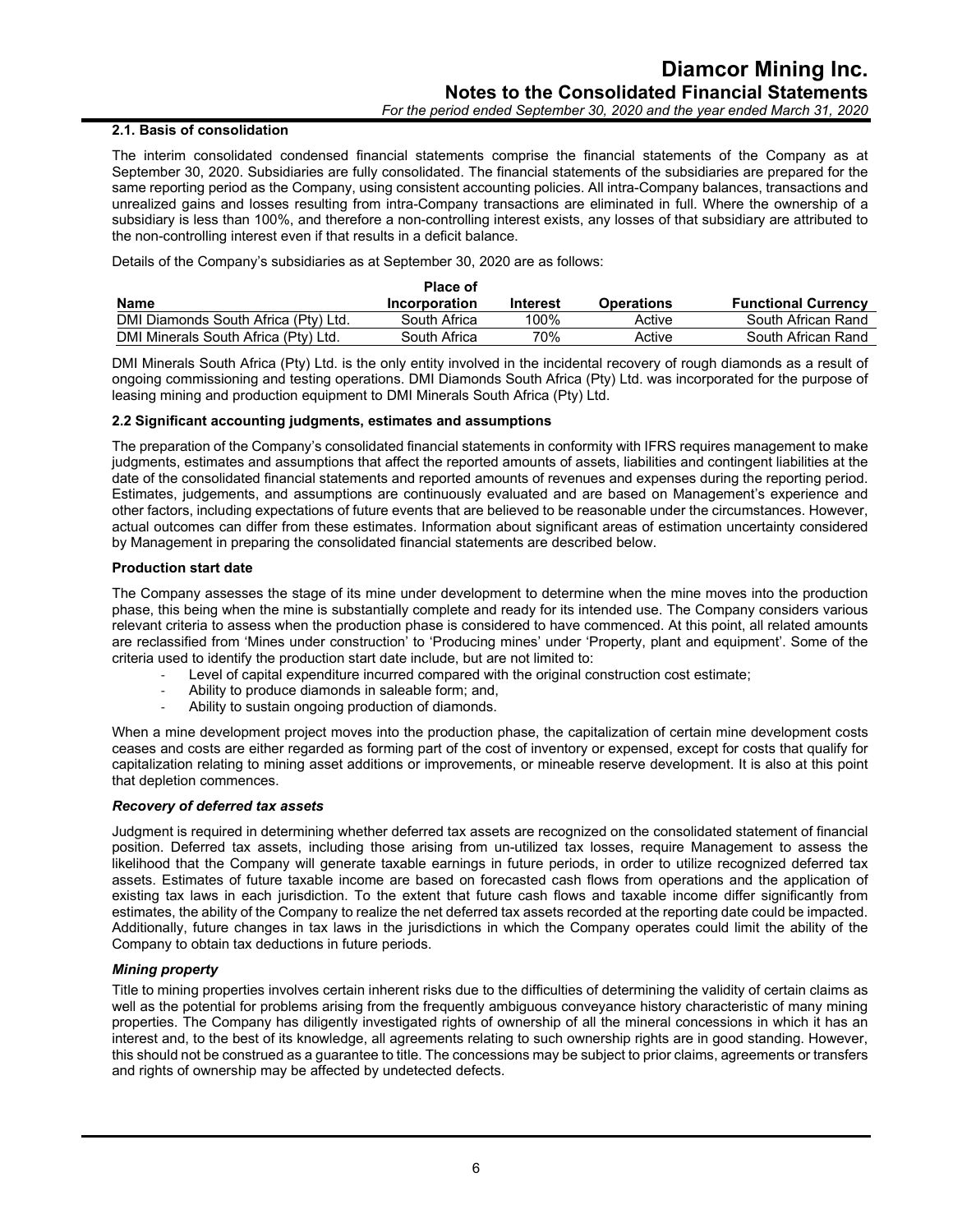#### *Going concern*

The Company has experienced lower than planned revenue combined with operating losses. Management has assessed and concluded that the going concern assumption is appropriate for a period of at least twelve months following the end of the reporting period. Management applied significant judgment in arriving at this conclusion including:

- The amount of total revenue to be generated to provide sufficient cash flow to continue to fund operations and other committed expenditures.
- Ability to raise capital through private placements.
- The timing of generating those related cash flows.
- The ability to utilize existing financing facilities to support ongoing operations; and,
- The assessment of potentially discretionary expenditures that could be delayed in order to manage cash flows.

Given the judgment involved, actual results may lead to a materially different outcome.

#### **Determination of cash generating units (CGU)**

The Company's assets are aggregated into CGUs for calculating impairment. CGUs are based on an assessment of the unit's ability to generate independent cash inflows. The determination of the Company's CGUs was based on management's judgment regarding shared infrastructure, geographical proximity and similar exposure to market risk and materiality. The Company has 1 CGU at September 30, 2020 (March 31, 2020 - 1 CGU).

#### *Reserve and resource estimates*

Diamond reserves are estimates of the amount of diamonds that can be economically extracted from the Company's mining properties. The Company does not currently have any proven diamond reserves due to the nature and type of the resource. The Company has assigned inferred resources to the project based on information compiled by appropriately qualified persons relating to the geological data on the size, depth and shape of the ore body, and requires complex geological judgments to interpret the data. The estimation of resources is based upon factors such as estimates of foreign exchange rates, commodity prices, future capital requirements, and production costs along with geological assumptions and judgments made in estimating the size and grade of the ore body. Changes in the resource estimates may impact upon the carrying value of mine development cost, mine properties, property, plant and equipment, decommissioning liability, recognition of deferred tax assets, and depreciation charges.

#### *Impairment of non-financial assets*

When an impairment test is performed on an asset or a cash generating unit ("CGU"), management estimates the recoverable amount of the asset or CGU based on its fair value less costs of disposal ("FVLCD") or its value in use ("VIU"). Impairment assessments require the use of estimates and assumptions such as long-term commodity prices (considering current and historical prices, price trends and related factors), discount rates, operating costs, future capital requirements, closure and rehabilitation costs, exploration potential, reserves and operating performance. These assumptions have a significant impact on the results of impairment tests and on the impairment charge (if required) recorded in the consolidated statements of loss and comprehensive loss.

#### *Decommissioning liability*

In the determination of provisions, Management is required to make a significant number of estimates and assumptions with respect to activities that will occur in the future including the ultimate amounts and timing of settlements, inflation factors, risk-free discount rates, and expected changes in legal, regulatory, environmental and political environments. A change in any one of the assumptions could impact estimated future obligations and in return, profit or loss, and in the case of the decommissioning liability, property, plant and equipment balances.

#### **Useful life of property, plant and equipment**

Depreciation and amortization are calculated using a systematic and rational basis, which are based upon an estimate of each asset's useful life and residual value. The estimated useful life and residual value chosen are the Company' best estimate of such and are based on industry norms, historical experience, market conditions and other estimates that consider the period and distribution of future cash inflows.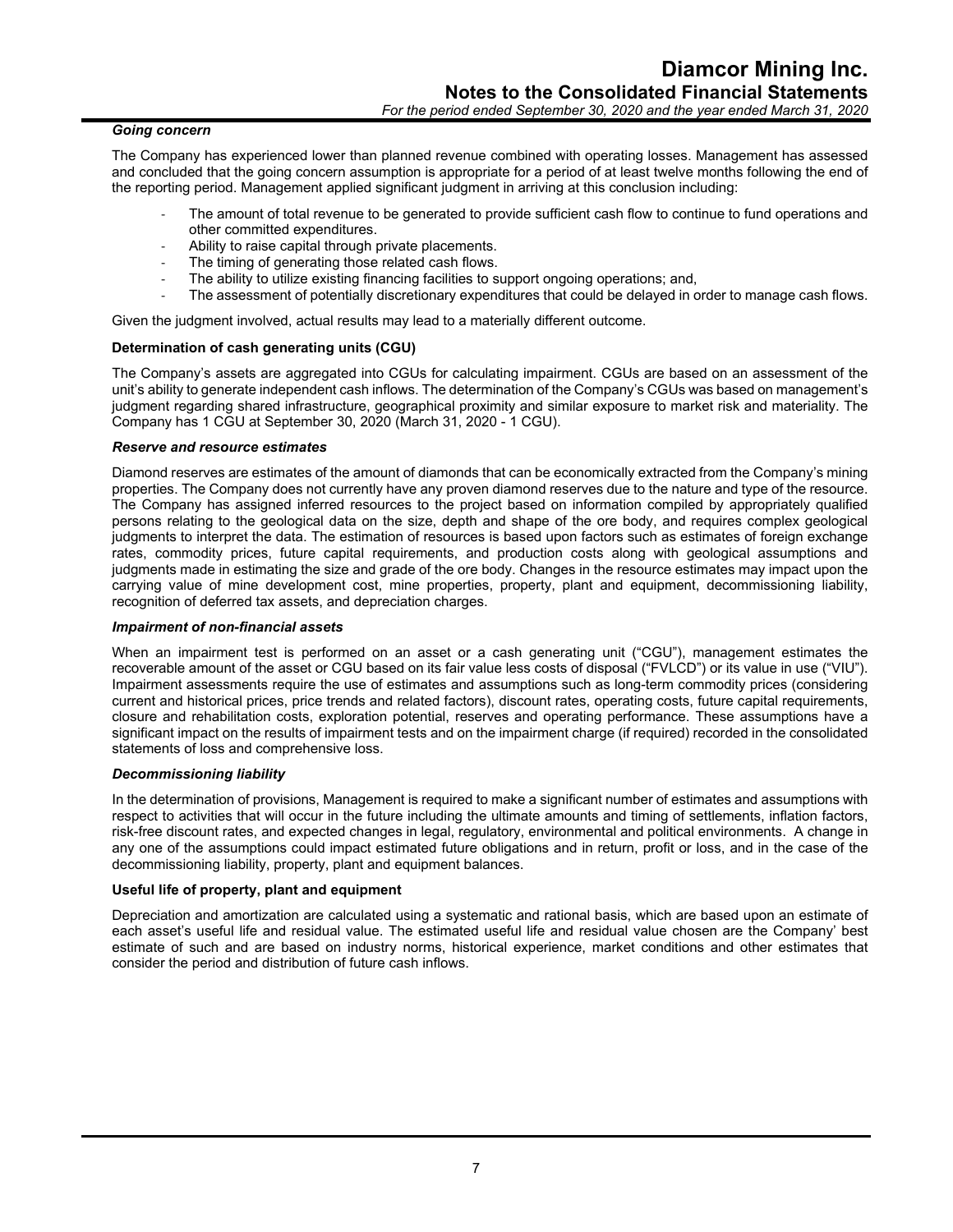#### **Non-cash stock-based compensation**

The Company measures the cost of non-cash stock-based compensation transactions with employees and warrants issued as part of an equity placement by reference to the fair value of the equity instruments. Estimating fair value for non-cash stock-based compensation transactions requires determining the most appropriate valuation model, which is dependent on the terms and conditions of the grant. This estimate also requires determining and making assumptions about the most appropriate inputs to the valuation model including the expected life, forfeiture rate, volatility and dividend yield of the share option. The Company measures the cost of non-cash stock-based compensation transactions with consultants by reference to the fair value of the services to be performed.

#### **Inventory**

Diamonds are physically weighted and valued at the lower of cost or net realizable value. Net realizable value tests are performed at each reporting date. Net realizable value is the estimated future sales price of the product the Company expects to realize when the product is processed and sold, less estimated costs to complete production and bring the product to sale. A regular review is undertaken to determine the extent of any provision for obsolescence.

#### **Provision for expected credit losses (ECLs) of accounts receivable**

The Company's accounts receivable is typically short-term in nature and the Company recognizes an amount equal to the lifetime already defined. The Company measures loss allowances based on historical experience and including forecasted economic conditions. The amount of ECLs is sensitive to changes in circumstances of forecast economic conditions.

## **COVID-19 Global pandemic**

On March 11, 2020, the World Health Organization declared the novel coronavirus ("COVID-19") a global pandemic. Between March and November 2020, most governments across the jurisdictions in which The Group and many of its customers operate declared a state of emergency in response to the COVID-19 pandemic and concern remains over how governments will react in response to a "second wave" until a vaccine can be made widely available. Due to the ongoing uncertainty resulting from the global pandemic, The Company's' operations could continue to be impacted in a number of ways including, but not limited to: a suspension of operations, an inability to ship or sell rough and/or polished diamonds during this period. These possible impacts could result from government directives, the need to modify work practices to meet appropriate health and safety standards, a lack of demand for rough and/or polished diamonds, a lack of available liquidity to meet ongoing operational expenses and, due to or by other COVID-19 related impacts on the availability of labour or to the supply chain. As an emerging risk, the duration and full financial effect of the COVID-19 pandemic is unknown at this time, as is the efficacy of government and central bank interventions in the jurisdictions in which the Company and its clients operate, the Company's business continuity plan and other mitigating measures. While the impact of COVID-19 is expected to be temporary, the current circumstances are dynamic and the impacts of COVID-19 on our business operations, including the duration and impact that it may have on our ability to ship and sell diamonds, on demand for rough and polished diamonds, on our suppliers, on our employees and on global financial markets, cannot be reasonably estimated at this time. Accordingly, estimates of the extent to which the COVID-19 pandemic may materially and adversely affect the Company's operations, financial results and condition in future periods are also subject to significant uncertainty. The most significant sources of estimation uncertainty include estimated resources, valuation of mineral properties, the provision for deferred taxes and the valuation of decommissioning and site restoration provisions. Management is required to exercise judgment to ensure that disclosures relating to liquidity and the Company's ability to continue as a going concern are appropriate. To this end, the Company manages liquidity risk by maintaining an adequate level of cash and cash equivalents to meet its short-term ongoing obligations and reviews its actual expenditures and forecast cash flows on a regular basis. Changes in demand for rough and/or polished diamonds and diamond prices, production levels and related costs, foreign exchange rates and other factors all impact the Company's liquidity position. Uncertainty about judgments, estimates and assumptions made by management during the preparation of the financial statements related to potential impacts of the COVID-19 outbreak on revenue, expenses, assets, liabilities, and note disclosures could result in a material adjustment to the carrying value of the asset or liability affected.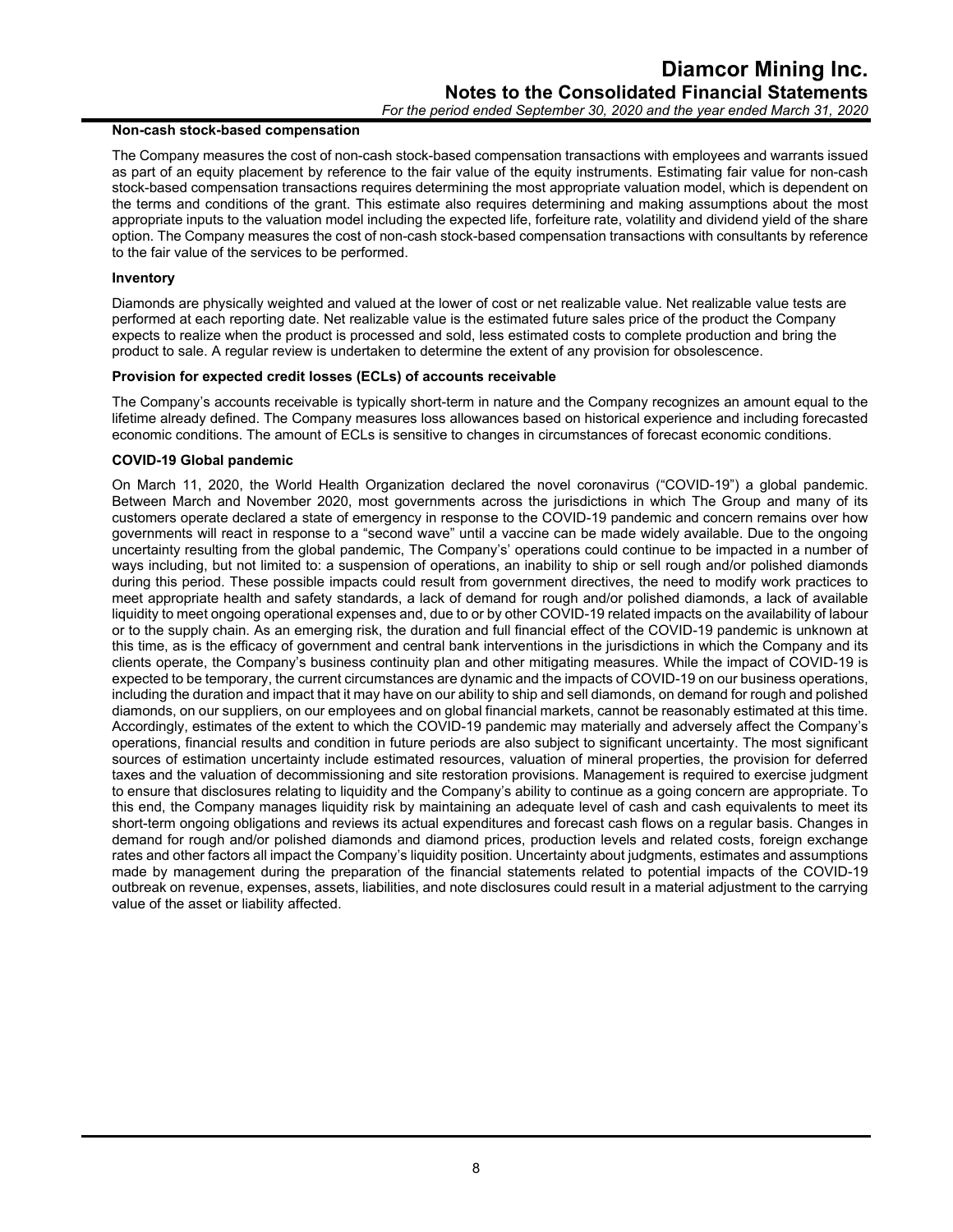*For the period ended September 30, 2020 and the year ended March 31, 2020*

#### **2.3 Summary of significant accounting policies**

#### *Cash and cash equivalents*

Cash and cash equivalents in the consolidated statement of financial position comprise cash at banks and at hand and short-term deposits with an original maturity of three months or less.

#### *Inventory*

Rough diamonds are physically weighted and valued at the lower of cost or net realizable value. Net realizable value tests are performed at each reporting date. Net realizable value is the estimated future sales price of the product the entity expects to realise when the product is processed and sold, less estimated costs to complete production and bring the product to sale. A regular review is undertaken to determine the extent of any provision for obsolescence. At September 30, 2020, there was \$14,344 (March 31, 2020 \$312,426) in rough diamond inventory.

#### *Mine development costs*

Exploration and evaluation activities involve the search for minerals, the determination of technical feasibility, and the assessment of commercial viability of an identified resource.

Exploration and evaluation costs incurred prior to obtaining licenses are expensed in the period in which they are incurred. Once the legal right to explore has been acquired, exploration and evaluation costs incurred are capitalized. Acquisition costs incurred in connection with the terms of option agreements are capitalized. All capitalized exploration and evaluation costs are recorded at acquisition cost and are monitored for indications of impairment. Where there are indications of a potential impairment, an assessment is performed for recoverability. Capitalized costs are charged to the consolidated statements of loss and comprehensive loss to the extent that they are not expected to be recovered.

Once the technical feasibility and commercial viability of the extraction of mineral resources in an area of interest are demonstrable, exploration and evaluation assets are tested for impairment and transferred to "Property, Plant and Equipment". There is no depreciation during the exploration and evaluation phase.

Recoverability of the carrying amount of any exploration and evaluation assets is dependent on successful development and commercial exploitation, or alternatively, sale of the respective areas of interest.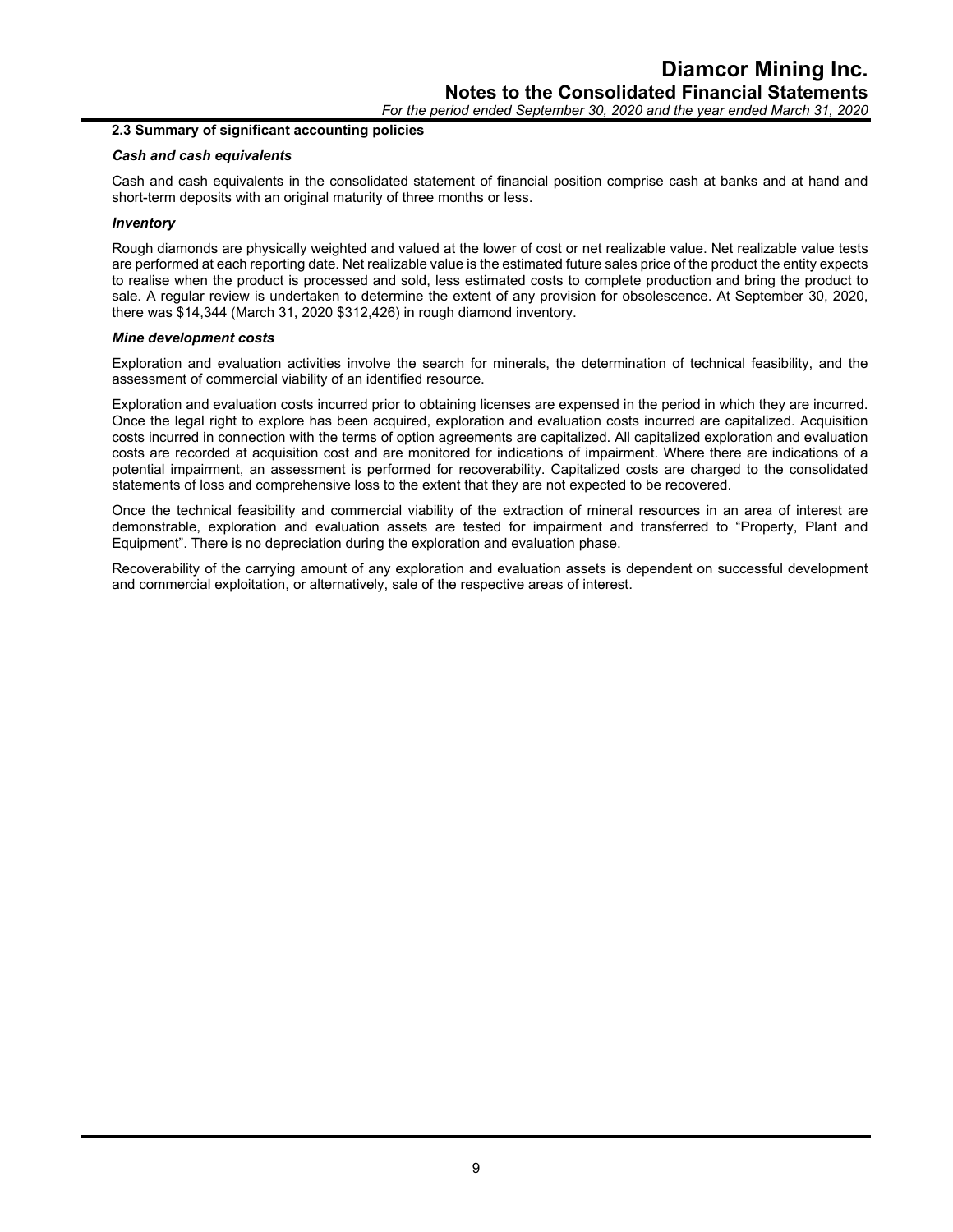# *Property, plant and equipment*

Items of property, plant and equipment are stated at cost, less accumulated depreciation and accumulated impairment losses. The initial cost of an asset comprises its purchase price or construction cost, any costs directly attributable to bringing the asset into operation, the initial estimate of the decommissioning liability, and for qualifying assets, borrowing costs. The purchase price or construction cost is the aggregate amount paid and the fair value of any other consideration given to acquire the asset. When a mine construction project moves into the production stage, the capitalization of certain mine construction costs ceases, and costs are either regarded as part of the cost of inventory or expensed, except for costs which qualify for capitalization relating to mining asset additions or improvements or mineable reserve development.

Accumulated mine development costs will be depleted on a unit-of-production basis over the economically recoverable reserves of the mine, except in the case of assets whose useful life is shorter than the life of the mine, in which case the straight-line method is applied based on the life of the asset. Rights and concessions are depleted on the unit-of-production basis over the total reserves of the relevant area. The unit-of-production rate for the depletion of mine development costs considers expenditures incurred to date, together with sanctioned future development expenditures.

Other plant and equipment such as mobile mine equipment is generally depreciated over their estimated useful lives as follows:

| Office equipment       | 15-20% declining balance |
|------------------------|--------------------------|
| Computers              | 15-45% declining balance |
| Motor vehicles         | 4 year straight-line     |
| Plant and equipment    | 7 year straight-line     |
| Leasehold improvements | 4 year straight-line     |

An item of property, plant and equipment and any significant part initially recognized is derecognized upon disposal or when no future economic benefits are expected from its use or disposal. Any gain or loss arising on derecognition of the asset (calculated as the difference between the net disposal proceeds and the carrying amount of the asset) is included in profit or loss when the asset is derecognized. The asset's residual values, useful lives and methods of depreciation are reviewed at each reporting period and adjusted prospectively if appropriate.

#### *Impairment of non-financial assets*

The carrying amounts of financial assets are reviewed for impairment whenever facts and circumstances suggest that the carrying amounts may not be recoverable. If there are indicators of impairment, the recoverable amount of the asset is estimated in order to determine the extent of any impairment. The recoverable amount of an asset is determined as the higher of its fair value less costs of disposal and its value in use. An impairment loss exists if the asset's carrying amount exceeds the recoverable amount and is recorded as an expense immediately. Where the asset does not generate cash inflows that are independent from other assets, the recoverable amount of the CGU to which the asset belongs is determined.

Value in use is determined as the present value of the future cash flows expected to be derived from an asset or CGU. The estimated future cash flows are discounted to their present value using a pre-tax discount rate that reflects current market assessments of the time value of money and the risks specific to the asset for which estimates of future cash flows have not been adjusted. Fair value is the price that would be received to sell an asset or paid to transfer a liability in an orderly transaction between market participants at the measurement date. For mining assets, fair value less costs of disposal are often estimated using a discounted cash flow approach as a fair value from an active market or when a binding sale agreement is not readily available. Estimated future cash flows are calculated using estimated future prices, mineral reserves and resources, operating and capital costs. All assumptions used are those that an independent market participant would consider appropriate.

Tangible assets that have been impaired in prior periods are tested for possible reversal of impairment whenever events or changes in circumstances indicate that the impairment has reversed. If the impairment has reversed, the carrying amount of the asset is increased to its recoverable amount but not beyond the carrying amount that would have been determined had no impairment loss been recognized for the asset in the prior periods. A reversal of an impairment loss is recognized in the consolidated statements of loss and comprehensive loss immediately.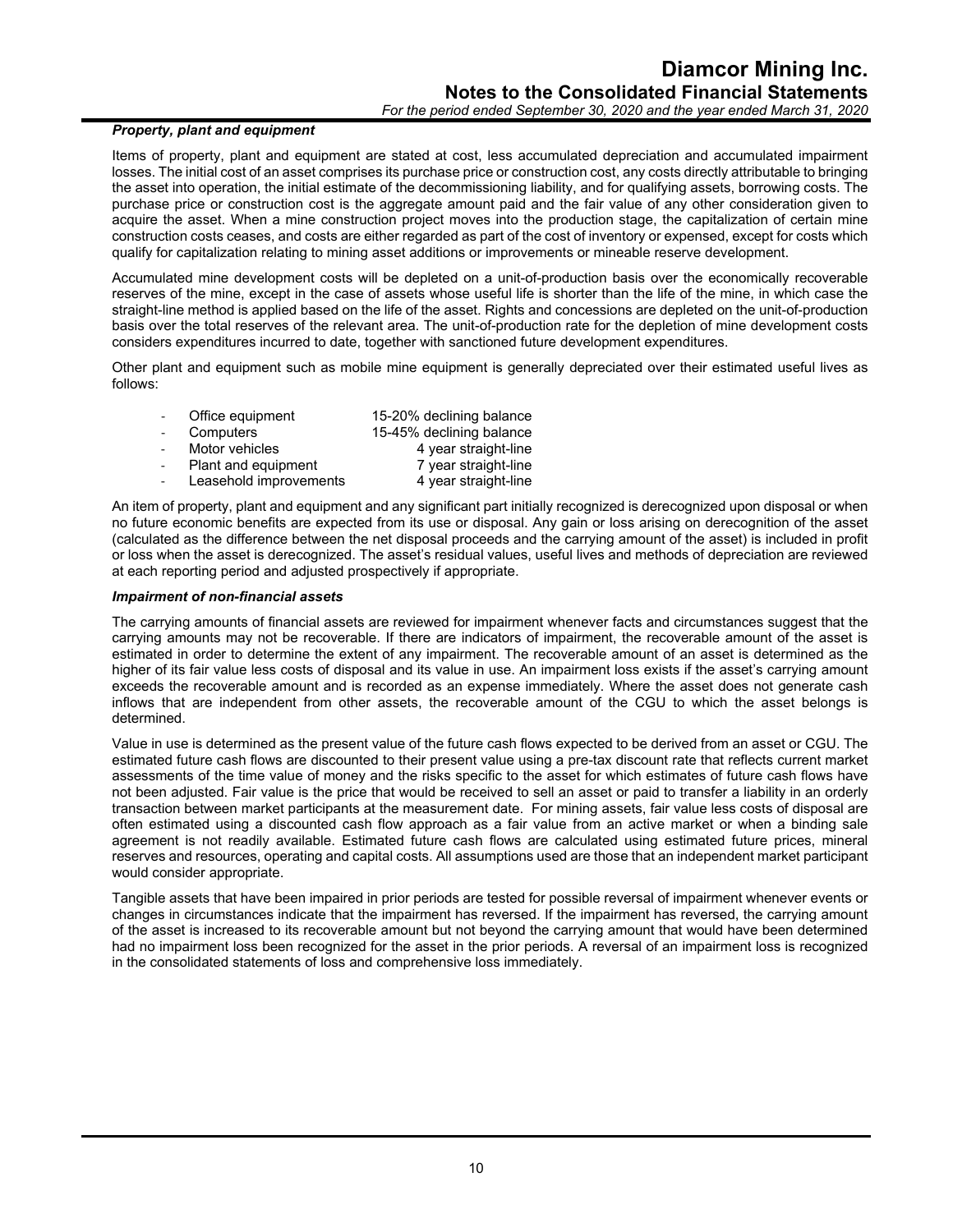#### *Stripping costs*

Mining costs associated with stripping activities in an open pit mine are expensed unless the stripping activity can be shown to represent a betterment to the mineral property, in which case the stripping costs would be capitalized and included in deferred mineral property costs within mining assets. IFRIC 20, Stripping costs in the production phase of a surface mine ("IFRIC 20"), specifies the accounting for costs associated with waste removal (stripping) during the production phase of a surface mine. When the benefit from the stripping activity is realized in the current period, the stripping costs are accounted for as the cost of inventory. When the benefit is the improved access to ore in future periods, the costs are recognized as a mineral property asset, if improved access to the ore body is probable, the component of the ore body can be accurately identified, and the cost associated with improving the access can be reliably measured. If these conditions are not met, the costs are expensed to the consolidated statement of loss and comprehensive loss as incurred. After initial recognition, the stripping activity asset is depreciated on a systematic basis (unit-of-production method) over the expected useful life of the identified component of the ore body that becomes more accessible because of the stripping activity.

#### *Major maintenance and repairs*

Expenditure on major maintenance refits or repairs comprises the cost of replacement assets or parts of assets and overhaul costs. When an asset, or part of an asset that was separately depreciated, is replaced and it is probable that future economic benefits associated with the new asset will flow to the Company through an extended life, the expenditure is capitalized. The unamortized value of the existing asset or part of the existing asset that is being replaced is expensed. Where part of the existing asset was not separately considered as a component, the replacement value is used to estimate the carrying amount of the replaced asset, which is immediately written off. All other day-to-day maintenance costs are expensed as incurred.

#### *Operating leases*

As required, the Company adopted IFRS 16 as of April 1, 2019. IFRS 16, "Leases" ("IFRS 16"), replaces existing standards and interpretations on lease recognition. On January 13, 2016, the IASB published a new standard, IFRS 16, which brings most leases for lessees onto the balance sheet under a single model, eliminating the distinction between operating and finance leases. Under the new standard, a lessee recognizes a right-of-use ("ROU") asset and a lease liability. The rightof-use asset is treated similarly to other non-financial assets and depreciated accordingly. The liability accrues interest. The Company completed an assessment of the impact of IFRS 16. The Company doesn't currently hold agreements that fall under IFRS 16, therefore adoption of the above-mentioned standard did not have impact on the consolidated financial statements.

#### *Decommissioning liability*

The Company assesses its decommissioning liability each reporting period. Significant estimates and assumptions are made in determining the provision for mine rehabilitation as there are numerous factors that will affect the ultimate liability payable. These factors include estimates of the extent and costs of rehabilitation activities, technological changes, regulatory changes, and cost. These uncertainties may result in future actual expenditure differing from the amounts currently provided. The provision at reporting date represents management's best estimate of the present value of the future rehabilitation costs required. Changes to estimated future costs are recognized in the consolidated statement of financial position by either increasing or decreasing the rehabilitation liability and rehabilitation asset if the initial estimate was originally recognized as part of an asset measured in accordance with IAS 16 *Property, Plant and Equipment* ("IAS 16"). Any reduction in the rehabilitation liability and therefore any deduction from the rehabilitation asset may not exceed the carrying amount of that asset. If it does, any excess over the carrying value is taken immediately to profit or loss. If the change in estimate results in an increase in the rehabilitation liability and therefore an addition to the carrying value of the asset, the company is required to consider whether this is an indication of impairment of the asset as a whole and test for impairment in accordance with IAS 36 *Impairment of Assets ("IAS 36")*.

#### *Foreign currency translation*

The consolidated financial statements are presented in Canadian dollars, which is the parents' functional currency. Transactions in foreign currencies are initially recorded in the functional currency, at the respective functional currency rates prevailing at the date of the transaction. Monetary assets and liabilities denominated in foreign currencies are retranslated at the spot rate of exchange ruling at the reporting date. All differences are taken to Consolidated Statements of (Loss) and Comprehensive (Loss). Non-monetary items that are measured in terms of historical cost in a foreign currency are translated using the exchange rate as at the date of the initial transaction.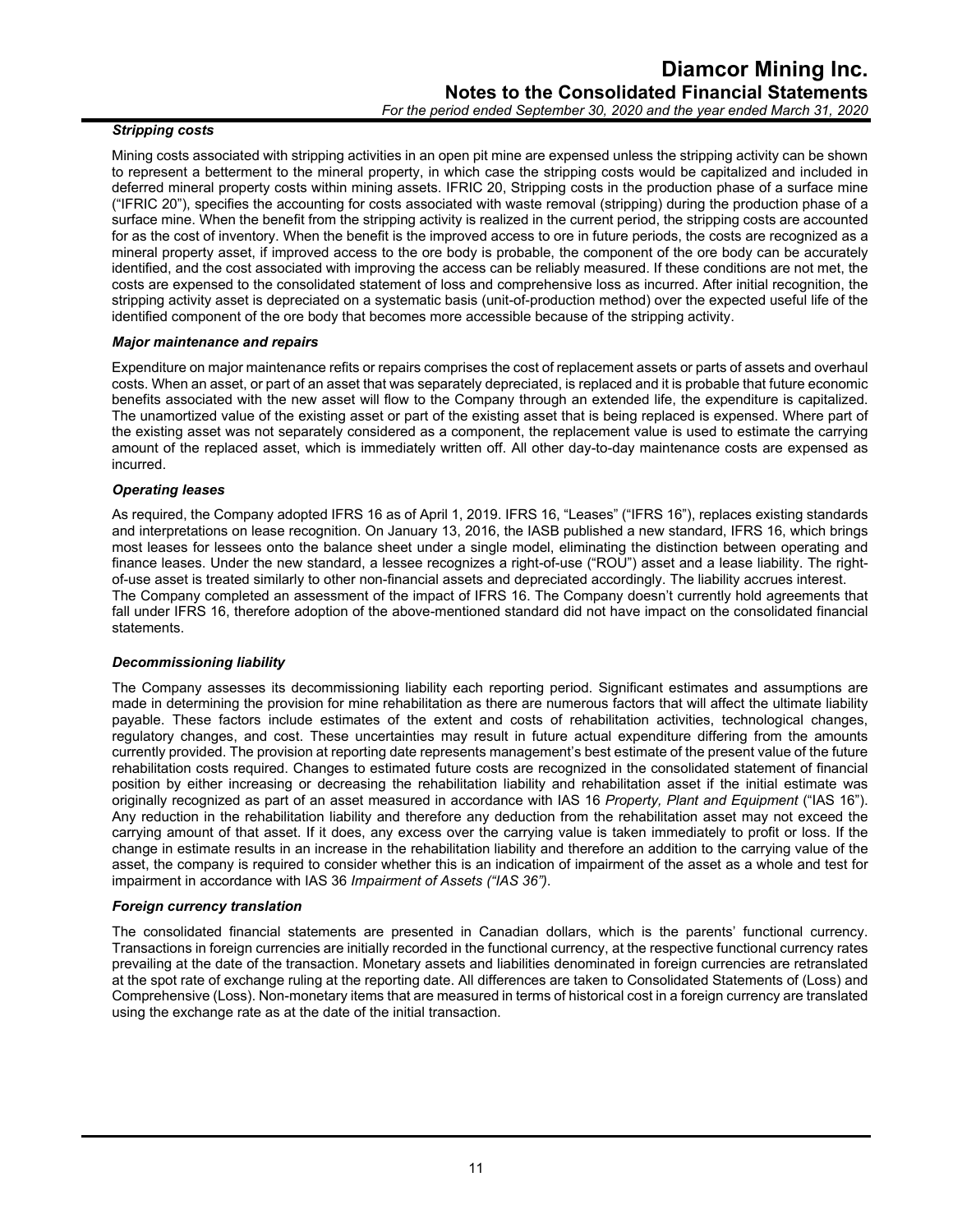# **Diamcor Mining Inc. Notes to the Consolidated Financial Statements**

*For the period ended September 30, 2020 and the year ended March 31, 2020*

The financial results of Company entities that have a functional currency different from the presentation currency are translated into the presentation currency. The functional currency of all the subsidiaries is the South African Rand. All assets and liabilities, including fair value adjustments are translated into the presentation currency at the rate of exchange ruling at the reporting date. Income and expenditure transactions of foreign operations are translated at the average rate of exchange for the year except for significant individual transactions which are translated at the rate of exchange in effect at the transaction date. Differences arising on translation from the reporting date are recognized in accumulated other comprehensive loss.

When the settlement of a monetary item receivable from or payable to a foreign operation is neither planned nor likely in the foreseeable future, foreign exchange gains or losses arising from such a monetary item are considered to form part of the net investment in a foreign operation and are recognized in accumulated other comprehensive loss. On disposal of part or all of the operations, the proportionate share of the related cumulative gains or losses previously recognized in other comprehensive loss is allocated to the consolidated statement of loss and comprehensive loss.

#### *IFRS 9 Financial Instruments ("IFRS 9")*

#### Classification

The Company classifies its financial assets and financial liabilities in the following measurement categories: (i) those to be measured subsequently at fair value through profit or loss ("FVTPL"); (ii) those to be measured subsequently at fair value through other comprehensive income ("FVOCI"); and (iii) those to be measured at amortized cost. The classification of financial assets depends on the business model for managing the financial assets and whether the contractual cash flows represent solely payments of principal and interest ("SPPI"). Financial liabilities are classified as those to be measured at amortized cost unless they are designated as those to be measured subsequently at FVTPL (irrevocable election at the time of recognition). For assets and liabilities measured at fair value, gains or losses are either recorded in the consolidated statements of loss and other comprehensive loss.

The Company reclassifies financial assets when and only when its business model for managing those assets changes. Financial liabilities are not reclassified.

#### Measurement

All financial instruments are required to be measured at fair value on initial recognition, plus, in the case of a financial asset or financial liability not at FVTPL, transaction costs that are directly attributable to the acquisition or issuance of the financial asset or financial liability. Transaction costs of financial assets and financial liabilities carried at FVTPL are expensed in the consolidated statement of loss and comprehensive loss. Financial assets and financial liabilities with embedded derivatives are considered in their entirety when determining whether their cash flows are solely payment of principal and interest.

Financial assets that are held within a business model whose objective is to collect the contractual cash flows, and that have contractual cash flows that are solely payments of principal and interest on the principal outstanding are generally measured at amortized cost at the end of the subsequent accounting periods. All other financial assets including equity investments are measured at their fair values at the end of subsequent accounting periods, with any changes taken through profit or loss or other comprehensive income (irrevocable election at the time of recognition). For financial liabilities measured subsequently at FVTPL, changes in fair value due to credit risk are recorded in other comprehensive income.

| <b>Financial instrument</b>                                                               | Classification under IFRS 9                        |  |  |
|-------------------------------------------------------------------------------------------|----------------------------------------------------|--|--|
| Financial asset:                                                                          |                                                    |  |  |
| Cash and cash equivalents<br>Accounts receivable                                          | <b>FVTPI</b><br>Amortized cost                     |  |  |
| Financial liabilities:<br>Accounts payable<br>Long term debt<br>Due to Nozala Investments | Amortized cost<br>Amortized cost<br>Amortized cost |  |  |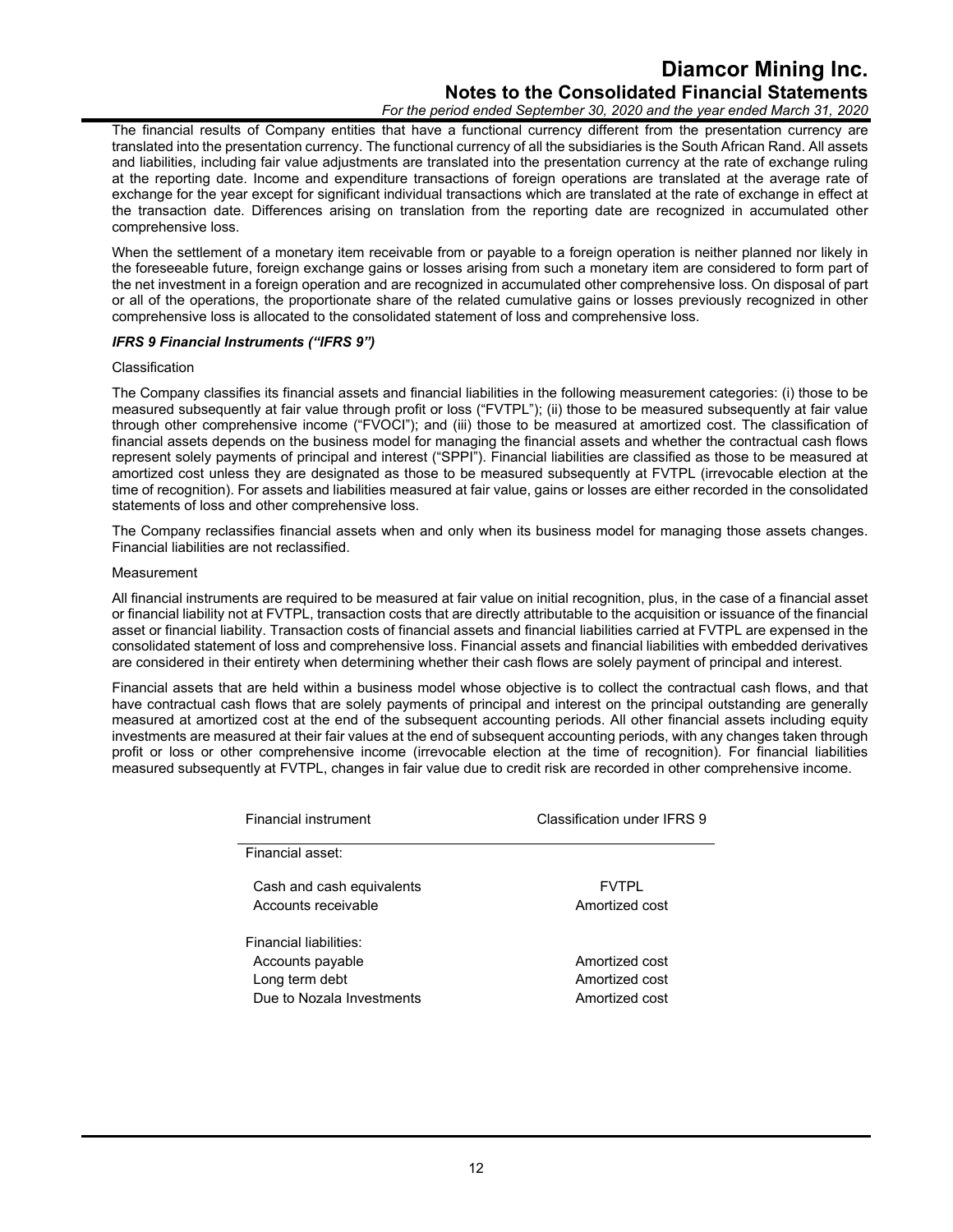#### Impairment

IFRS 9 introduced a new model for the measurement of impairment of financial assets based on expected credit losses ("ECL"). The Company accounts receivable are subject to the ECL model under IFRS 9. For accounts receivable, the Company apples the simplified approach to providing for expected losses, which requires the use of the lifetime expected loss provision for all accounts receivable. In estimating the expected lifetime expected loss provision, the Company considers historical Company and industry default rates as well as credit ratings of major customers. As all of the Company's accounts receivables which the Company measures at amortized cost are short term (i.e., less than 12 months) and the Company's credit rating and risk management policies are in place, the change to a forward-looking ECL approach did not have a material impact on the amounts recognized in the consolidated financial statements.

#### *Equity instruments*

An equity instrument is any contract that evidences a residual interest in the assets of an entity after deducting all its liabilities. Equity instruments issued by the Company are recorded at the proceeds received, net of direct issue costs.

#### *Taxation*

#### *Income taxes*

Income tax expense comprises current income tax and deferred tax. Income tax is recognized in the consolidated statement of loss and comprehensive loss, except to the extent it relates to items recognized in other comprehensive loss or directly in equity.

#### *Current income tax*

Current income tax expense is based on the results for the period as adjusted for items that are not taxable or not deductible. Current income tax is calculated using tax rates and laws that were enacted or substantively enacted at the end of the reporting period. Management periodically evaluates positions taken in tax returns with respect to situations in which applicable tax regulation is subject to interpretation. Provisions are established where appropriate on the basis of amounts expected to be paid to the tax authorities.

#### *Deferred tax*

Deferred tax is recognized, using the liability method, on temporary differences arising between the tax bases of assets and liabilities and their carrying amounts in the consolidated statement of financial position. Deferred tax is calculated using tax rates and laws that have been enacted or substantively enacted at the end of the reporting period, and which are expected to apply when the related deferred tax asset is realized, or the deferred tax liability is settled.

#### *Deferred tax liabilities:*

- are generally recognized for all taxable temporary differences.
- are recognized for taxable temporary differences arising on investments in subsidiaries except where the reversal of the temporary difference can be controlled, and it is probable that the difference will not reverse in the foreseeable future; and,
- are not recognized on temporary differences that arise from goodwill which is not deductible for tax purposes.

#### *Deferred tax assets:*

- are recognized to the extent it is probable that taxable profits will be available against which the deductible temporary differences can be utilized; and,
- are reviewed at the end of the reporting period and reduced to the extent that it is no longer probable that sufficient taxable profits will be available to allow all or part of the asset to be recovered.

#### *Non-controlling interest*

Non-controlling interest in the Company less than wholly owned subsidiaries are classified as a separate component of equity. On initial recognition, non-controlling interests are measured at their proportionate share of the acquisition date fair value of identifiable net assets of the related subsidiary acquired by the Company. Subsequent to the acquisition date, adjustments are made to the carrying amount of non-controlling interests for the non-controlling interests' share of the changes to the subsidiary's equity. Adjustments to recognize the non-controlling interests' share of changes to the subsidiary's equity are made even if this results in the non-controlling interest having a deficit balance.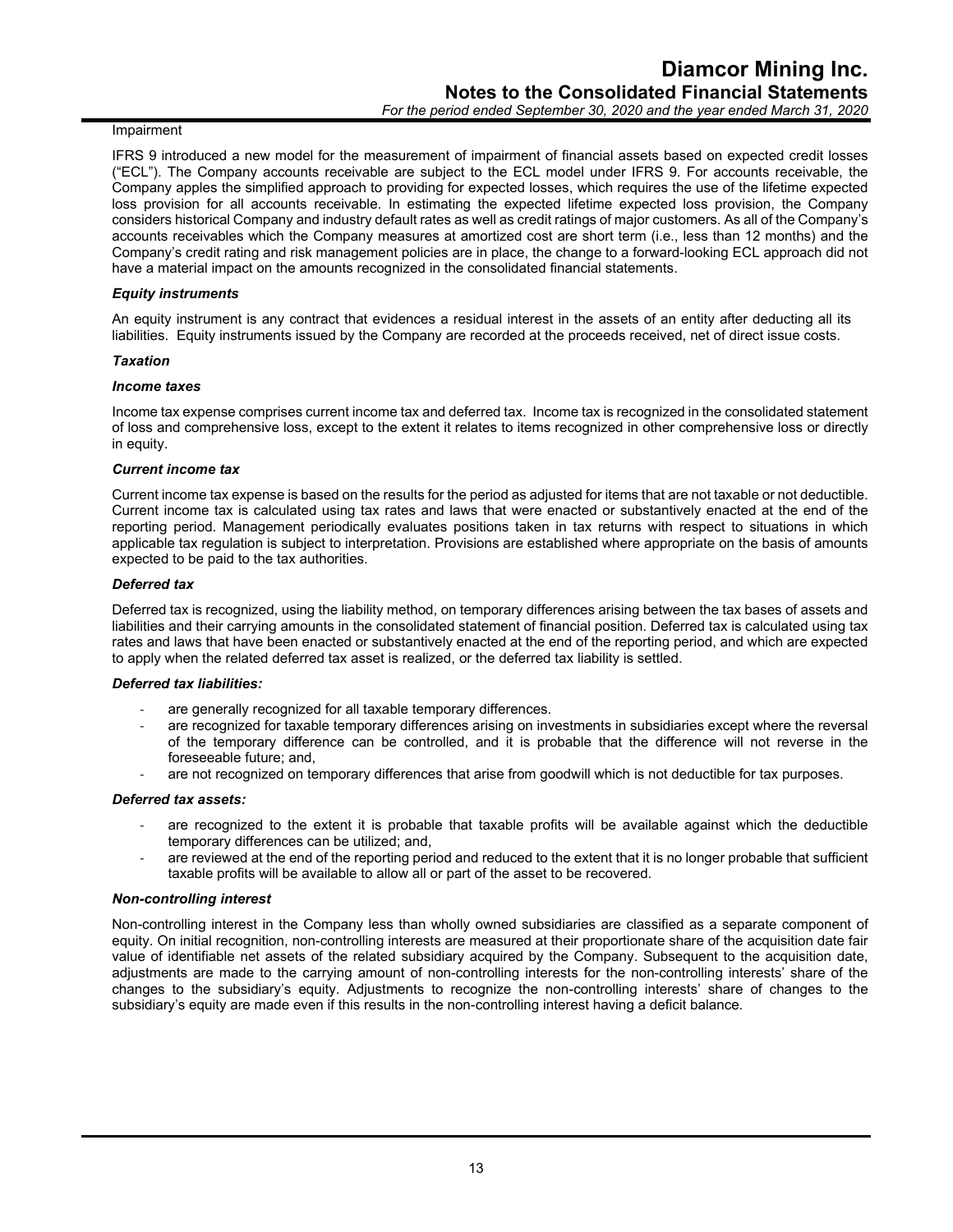#### *Revenue recognition*

IFRS 15 sets out a five-step model for revenue recognition. The core principle is that revenue should be recognized to depict the transfer of control of goods and services to customers in an amount that reflects the consideration that the Company expects to be entitled for those goods and services.

The Company principally generates revenue from the sale of diamonds (the "Product") pursuant to contractual arrangements with its customers. This revenue is recognized when control or title of the Product is transferred from the Company and collection is reasonably assured in accordance with specified contract terms. All revenue is generally earned at a point in time and is based on the consideration that the Company expects to receive for the transfer of the Product to the customer.

Revenue is measured based on the consideration specified in a contract with its customers. Payment terms with customers are generally 30 days from the date of the invoice. The Company generally does not have any sales contracts where the period between the transfer of the Product to the customer and payment by the customer exceeds one year. As a result, the Company does not adjust its revenue transactions for the time value of money.

All of trade receivables were generated from contracts with customers.

#### *Share-based compensation*

The Company uses the fair value method of accounting for all share-based compensation, including options granted under the Company's incentive stock option plan. Compensation expense for options granted is determined based on the estimated fair values of the stock options at the time of grant and the fair value of stock options is determined on their grant date using a Black-Scholes valuation model, the cost of which is recognized over the vesting periods of the respective options. When option awards vest in instalments over the vesting period, each instalment is accounted for as a separate arrangement. Forfeitures are estimated throughout the vesting period based on experience and future expectations and adiusted upon actual option vesting.

Share-based compensation expense is recorded as a charge to operations with a corresponding credit to contributed surplus. Consideration paid for shares on the exercise of options is credited to share capital, amounts previously allocated to contributed surplus are also credited to share capital. If vested options expire, previously recognized compensation expense associated with such stock options is not reversed.

The Company has adopted the pro-rata basis method for the measurement of shares and warrants issued as private placement units. The pro-rata basis method requires that gross proceeds and related share issuance costs be allocated to the common shares and the warrants based on the relative fair value of the component. The fair value of the common share is based on the closing price on the closing date of the transaction and the fair value of the warrant is determined using the Black-Scholes Option Pricing Model. The fair value attributed to the warrant is recorded as warrant equity. If the warrant is exercised, the value attributed to the warrant is transferred to share capital. If the warrant expires unexercised, the value is reclassified to contributed surplus within equity. Warrants, issued as part of private placement units, that have their term of expiries extended, are not subsequently revalued. The Company may modify the terms of warrants originally granted. When modifications exist, the Company will maintain the original fair value of the warrant.

#### *Loss per share*

Basic loss per share is calculated by dividing the loss attributable to ordinary equity holders after adjusting for non-controlling interests (the numerator) by the weighted average number of ordinary shares outstanding (the denominator) during the period. The denominator (number of units) is calculated by adjusting the shares in issue at the beginning of the period by the number of shares bought back or issued during the period, multiplied by a time-weighting factor.

Diluted loss per share is calculated by adjusting the loss and number of shares for the effects of dilutive options and other dilutive potential units. The effects of anti-dilutive potential units are ignored in calculating diluted loss per share. All stock options and warrants are considered anti-dilutive when the Company is in a net loss position.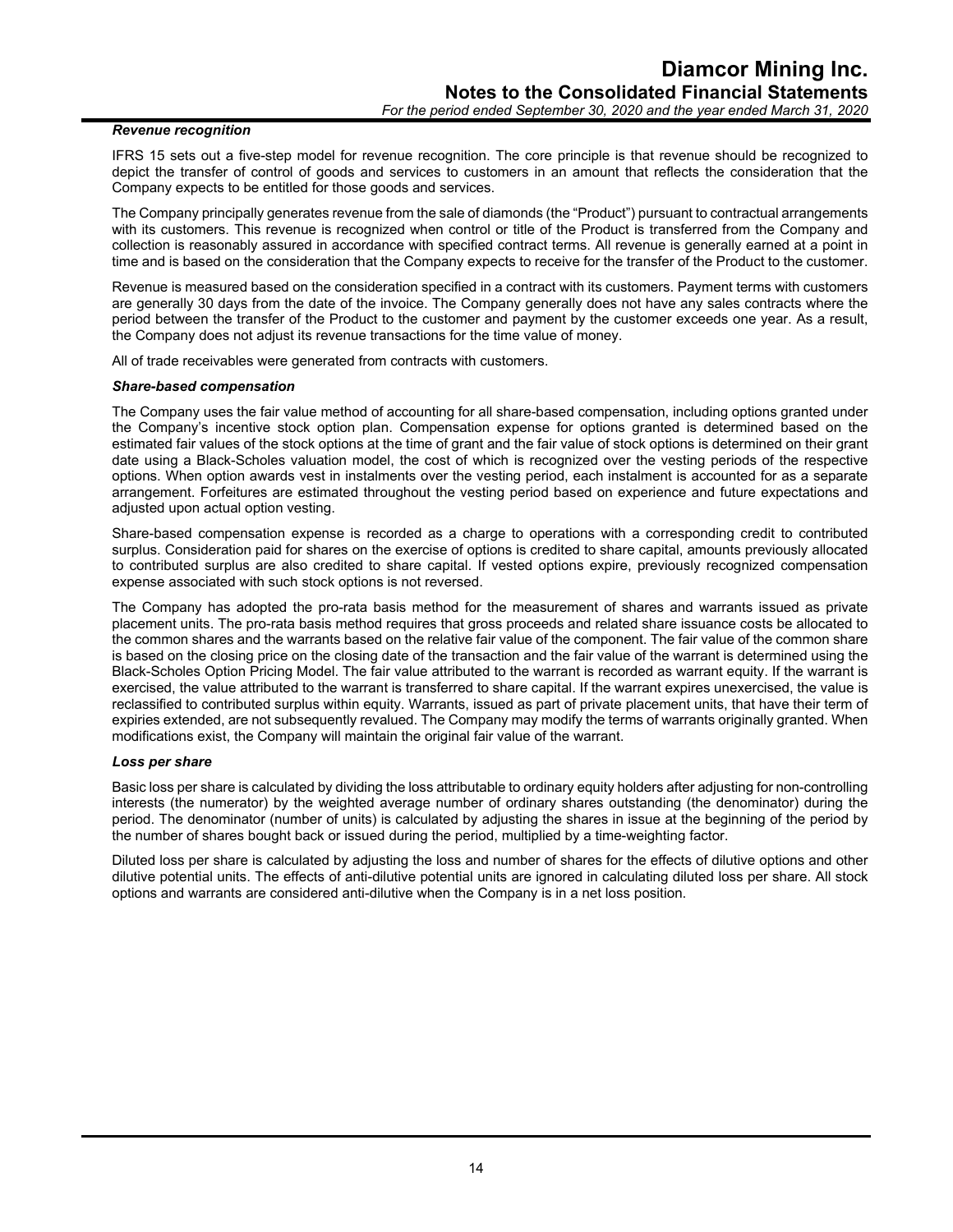# **Notes to the Consolidated Financial Statements**

*For the period ended September 30, 2020 and the year ended March 31, 2020*

## **3. Property, Plant and Equipment**

|                                    | Property, Plant<br>and Equipment | Motor<br><b>Vehicles</b> | Office          | Computers | Leaseholds     | <b>Total</b> |
|------------------------------------|----------------------------------|--------------------------|-----------------|-----------|----------------|--------------|
| Cost                               |                                  | \$                       | Equipment<br>\$ | \$        | \$             | \$           |
|                                    |                                  |                          |                 |           |                |              |
| Balance, March 31, 2019            | 12,110,809                       | 227,606                  | 93,488          | 69,290    | 33,090         | 12,534,283   |
| Additions                          | 2,354,346                        |                          | 457             | 5,047     | $\blacksquare$ | 2,359,850    |
| Disposals                          |                                  | (78, 111)                |                 |           |                | (78, 111)    |
| Decommissioning liability          | (69,063)                         |                          |                 |           |                | (69,063)     |
| Translation adjustments            | (1,691,768)                      | (31, 794)                | (8,633)         | (1, 855)  |                | (1,734,050)  |
| Balance, March 31, 2020            | 12,704,324                       | 117,701                  | 85,312          | 72,482    | 33,090         | 13,012,909   |
| Decommissioning liability          | 8,299                            |                          |                 |           |                | 8,299        |
| Translation adjustments            | 19,159                           | 178                      | 81              | 20        |                | 19,438       |
| Balance, September 30, 2020        | 12,731,782                       | 117,879                  | 85,393          | 72,502    | 33,090         | 13,040,646   |
| <b>Accumulated Depreciation</b>    |                                  |                          |                 |           |                |              |
| Balance, March 31, 2019            | 5,176,880                        | 206,852                  | 64,012          | 61,888    | 33,090         | 5,542,722    |
| Depreciation                       | 892,042                          | 13,329                   | 3,986           | 1,663     |                | 911,020      |
| Disposals                          |                                  | (88, 233)                |                 |           |                | (88, 233)    |
| Translation adjustments            | (827, 503)                       | (20,134)                 | (5, 179)        | (966)     |                | (853, 782)   |
| Balance, March 31, 2020            | 5,241,419                        | 111,814                  | 62,819          | 62,585    | 33,090         | 5,511,727    |
| Depreciation                       | 321,564                          |                          | 1,633           | 1,652     |                | 324,849      |
| Translation adjustments            | 14,535                           | 169                      | 77              | 15        |                | 14,796       |
| Balance, September 30, 2020        | 5,577,518                        | 111,983                  | 64,529          | 64,252    | 33,090         | 5,851,372    |
| Net book value, March 31, 2020     | 7,462,905                        | 5,887                    | 22,493          | 9,897     | ٠              | 7,501,182    |
| Net book value, September 30, 2020 | 7,154,264                        | 5,896                    | 20,864          | 8,250     |                | 7,189,274    |

\$3,113,912 (March 31, 2020 - \$3,100,936) included in the carrying amount of Property, Plant and Equipment relates to mines under construction. This amount is not subject to depletion as at September 30, 2020.

As a result of negative cash-flow from operations, the Company tested its CGU for impairment at September 30, 2020. The recoverable amount of the CGU was based on their estimated value in use using a pre-tax discount rate of 15%. The estimated cash flows were based on 4-year cash-flow forecast. As at September 30, 2020, the property, plant and equipment were not impaired.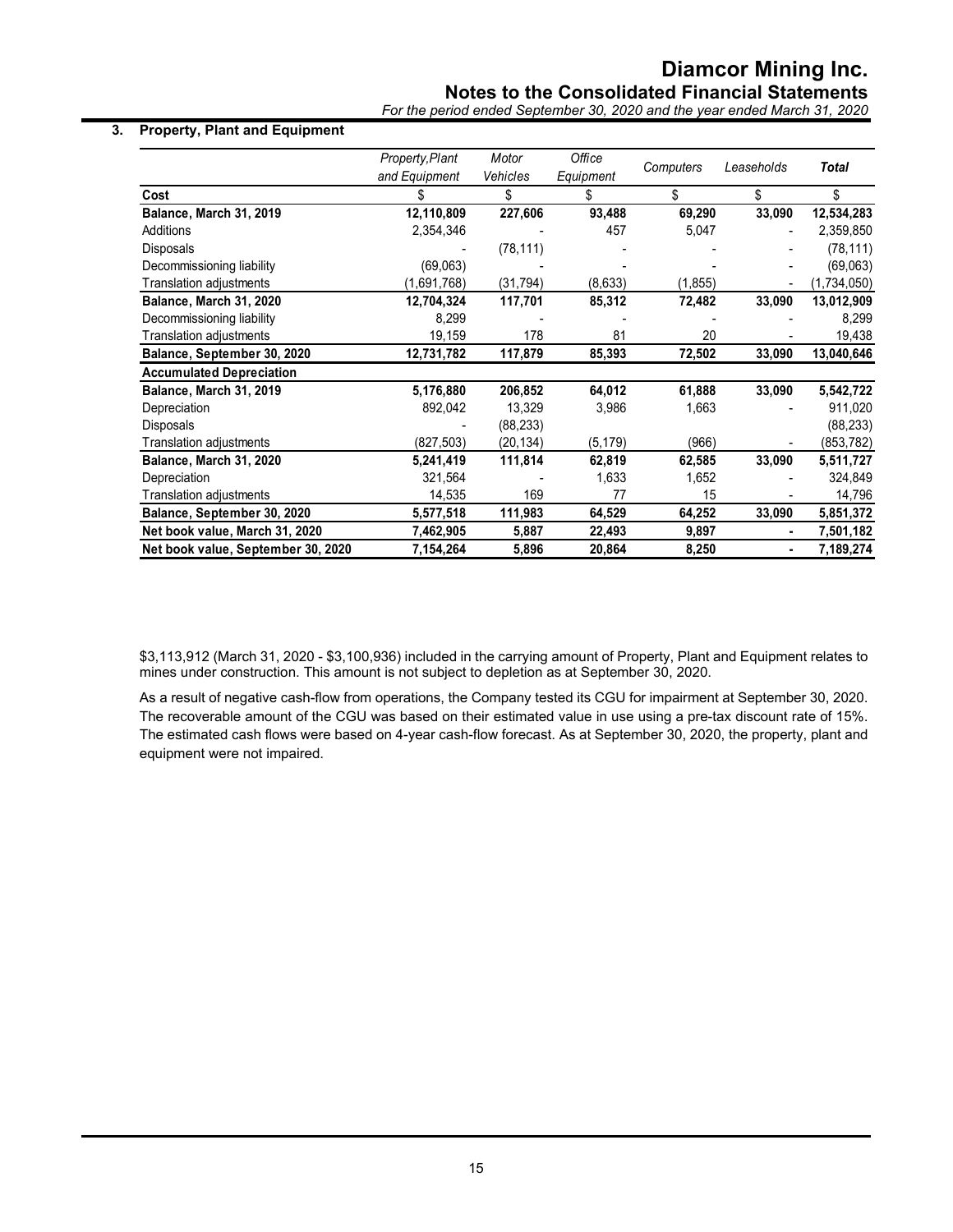# **4. Long-Term Debt, Short-Term Debt and Due to Nozala Investments**

# *Long-term debt*

Long-term debt consists of the following:

|                                       | <b>Maturity Date</b> | September 30,<br>2020 |   | March 31,<br>2020 |
|---------------------------------------|----------------------|-----------------------|---|-------------------|
| Term Ioan 2 (a)                       | June 20, 2019        | \$<br>2,783,693       | S | 2,662,210         |
| Convertible debenture 2 (b)           | June 20, 2019        | 1,856,207             |   | 1,775,200         |
| Caterpillar Financial Services (d)    | March, 2023          | 2,334,190             |   | 2,197,635         |
| Canada Emergency Business Account     | December 31, 2022    | 40.000                |   |                   |
| Less: current portion due in one year |                      | (4,890,528)           |   | (5,320,368)       |
| Long-term portion                     |                      | 2,123,562             |   | 1,314,677         |

- a) Term loan 2 was issued in November 2012, bears interest at an annual fixed rate of 9% and had a 5-year term with payments expected to start in January 2014. On February 4, 2014, December 31, 2014 and again in January 2016, the Company and Tiffany & Co. agreed to defer any payments on the \$2,400,000 term loan until July 2016. This loan is secured by a promissory note until July 2016, at which time principal and interest is payable monthly at \$104,059 in accordance with a 36-month amortization schedule. The Company has the right to repay the outstanding principal and any accrued and unpaid interest under this loan at any time without notice or penalty. In February 2017, the Company and Tiffany & Co. agreed to a payment deferral until June 2017 at which time the outstanding payments were made, and scheduled payments recommenced. In September 2017, the Company and Tiffany & Co. informally agreed to suspend and accrue the ongoing payments to allow the Company to conserve operating capital in the short-term. The recommencement of scheduled payments is targeted by the Company for calendar 2021. During the period ended the September 30, 2020 the Company incurred \$121,483 of interest expense on this loan. (\$227,135 – March 31, 2020)
- b) Convertible debenture 2 was issued in November 2012, bears interest at an annual fixed rate of 9% and had a 5-year term. On February 4, 2014, December 1, 2014 and again in January 2016 the Company and Tiffany & Co. agreed to defer any payments on the \$1,600,000 convertible debenture until July 2016. The Company was required to make blended monthly payments of \$69,372 commencing in July 2016. The principal amount and accrued interest is convertible by the holder into common voting shares of the Company at \$1.60 per share. The value attributed to the equity conversion option was nil. The Company has the right to repay the outstanding principal and any accrued and unpaid interest, without penalty, on not less than 30 days' notice and subject to the conversion rights contained in the convertible debenture. In February 2017, the Company and Tiffany & Co agreed to a payment deferral until June 2017 at which time the outstanding payments were made, and scheduled payments recommenced. In September 2017, the Company and Tiffany & Co. informally agreed to suspend and accrue the ongoing payments to allow the Company to conserve operating capital in the short-term. The recommencement of scheduled payments is targeted by the Company for calendar 2021. During the period ended the September 30, 2020 the Company incurred \$81,006 of interest expense on this loan. (\$151,818 – March 31, 2020)
- c) Term loan 1 and 2 and convertible debenture 2 are secured by a general security agreement which states the loans are secured by 100% of the general assets of the Company.
- d) Caterpillar loans were issued in February and March 2020, bear an interest of South African Prime plus 2.5% and had a 36-month term. As a result of COVID-19 the payments and terms have been temporarily suspended, payments are expected to resume in December 2020.
- e) Canada Emergency Business Account was issued April 17, 2020 bears no interest until December 31, 2022. Up to 25% of the loan maybe eligible for forgiveness.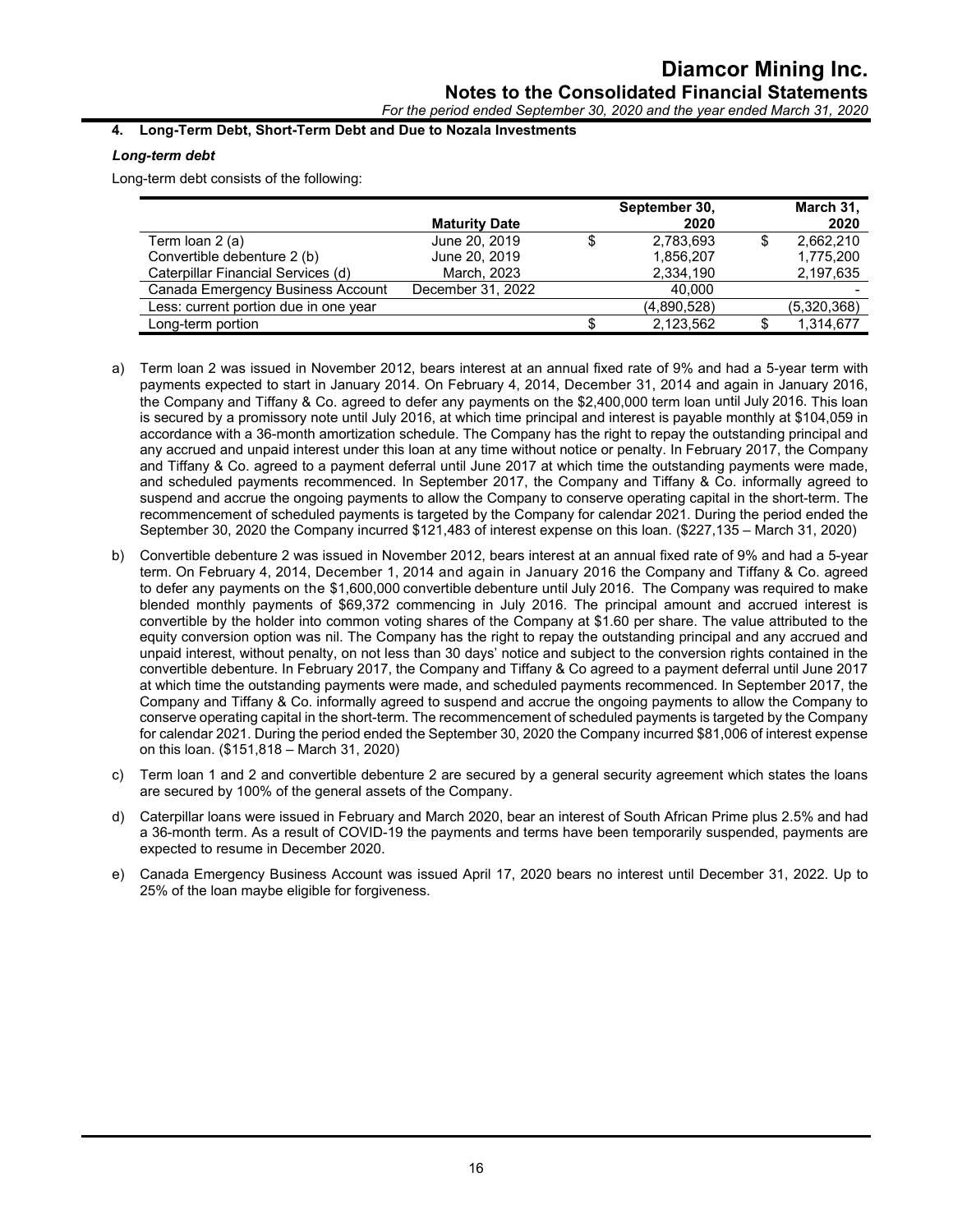#### *Short-term debt*

The short-term debt of \$1,537,658 carries a fixed interest rate of 7%, is unsecured and had a maturity date of August 26, 2020. 1,425,600 shares and 712,800 warrants were issued as a part of the financing (Note 6). \$300,000 bears no interest and had no fixed terms of repayment. Short term debt will be settled as part of a subsequent announced financing.

|                                          | September 30, 2020 | March 31, 2020 |
|------------------------------------------|--------------------|----------------|
| Short term debt, beginning of the year   | \$1,482,494        | $$ -$          |
| Cash advances from debt                  |                    | 1,333,000      |
| Settlement of accounts payable           |                    | 155,000        |
| Transfer of warrants component to equity | -                  | (16, 561)      |
| Transfer of shares component to equity   |                    | (120, 686)     |
| Interest on Short Term Debt              | 58.839             | 49.650         |
| Accretion on short term debt             | 55.156             | 82,090         |
| Short term debt, end of period           | \$1,596,489        | \$1,482,494    |

#### *Due to Nozala Investments*

The amount due to Nozala Investments (a related party, which owns 30% shareholding interest in DMI Minerals South Africa (Pty) Ltd.) of \$1,709,397 (March 31, 2020 - \$1,620,270) carries a floating interest rate (South African prime plus 3%), unsecured, currently has no set terms of repayment and is not expected to be repaid in the following fiscal year. The loan amount received is principally being used for the ongoing operations of DMI Minerals South Africa (Pty) Ltd., including the purchase of certain mineral rights and assets from De Beers Consolidated Mines Limited. The loan is denominated in South African Rand and no payments were made in the period ended September 30, 2020 or the year ended March 31, 2020. The loan is subordinated and ranks behind the claims of all external creditors of DMI Minerals South Africa (Pty) Ltd, until the fair value of its assets exceeds its liabilities.

# **5. Decommissioning Liability**

The total decommissioning liability was based on the Company's estimated costs to reclaim and abandon the mines and facilities. The Company has estimated the costs related to the decommissioning liability based on the South African Department of Mineral Resources estimate of required decommissioning costs, adjusted for inflation. The Company has estimated the net present value of the decommissioning obligation to be \$402,961 (March 31, 2020 - \$375,481) based on an undiscounted total future liability of \$529,869. The decommissioning liability was based on using a South African inflation rate of 3.20%. The long-term portion of the liability was discounted using a South African risk-free rate of 7.22%. These costs are expected to be incurred in approximately 4 years.

The continuity of the decommissioning liability as at September 30, 2020:

|                                    | <b>September 30, 2020</b> |   | <b>March 31, 2020</b> |
|------------------------------------|---------------------------|---|-----------------------|
| Balance, beginning of year         | \$<br>375.481             | S | 479,560               |
| Change in estimate                 | 8.299                     |   | 207,599               |
| Accretion recorded during the year | 18.238                    |   | 36,210                |
| Translation adiustment             | 943                       |   | (71,226)              |
|                                    | 402.961                   |   | 375,481               |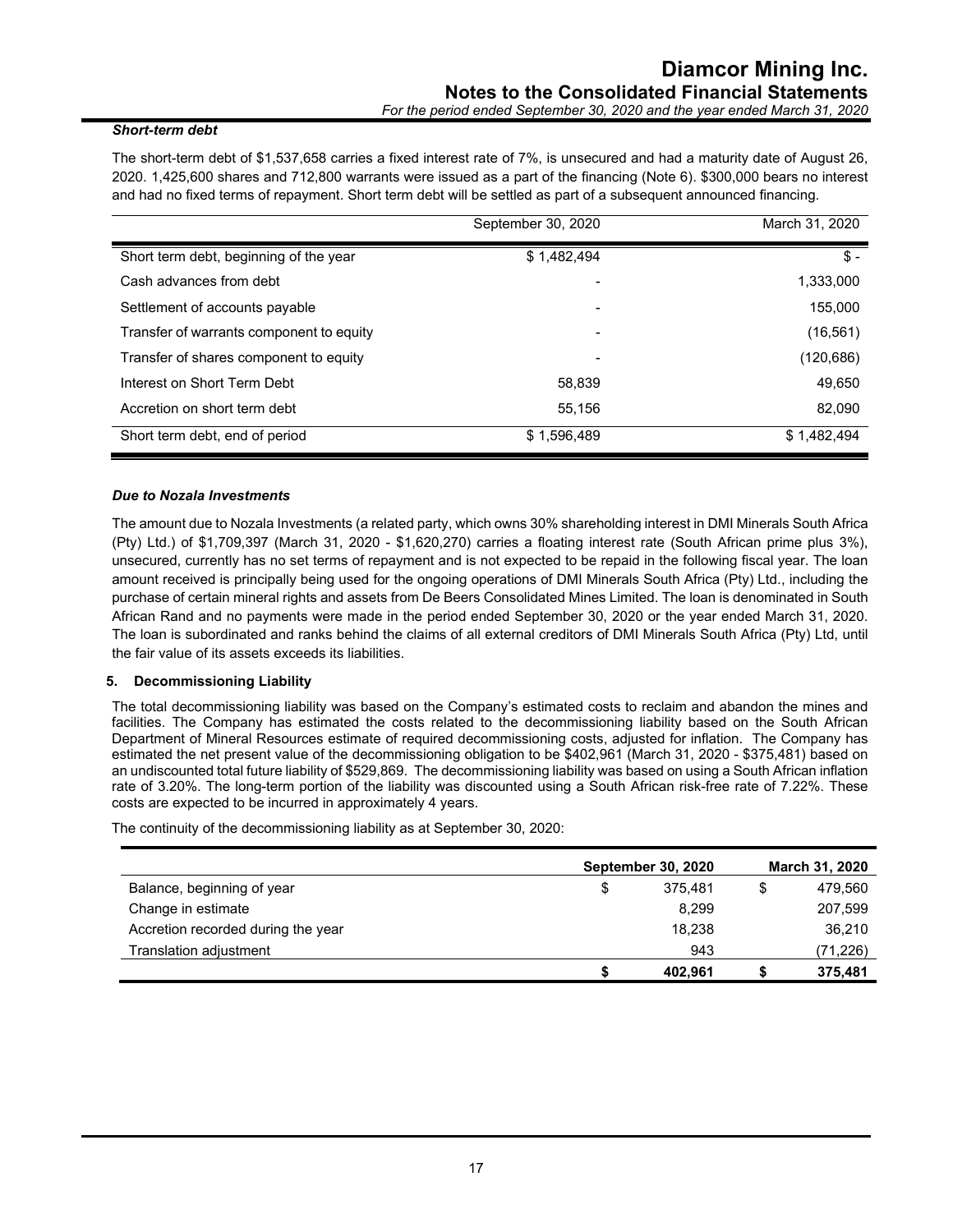*For the period ended September 30, 2020 and the year ended March 31, 2020*

#### **6. Share Capital**

|                                              | Number of shares | Amount            |
|----------------------------------------------|------------------|-------------------|
| Authorized:                                  |                  |                   |
| Unlimited common voting shares, no par value |                  |                   |
| Issued:                                      |                  |                   |
| Balance, March 31, 2019                      | 63,885,888       | 34,074,691<br>\$. |
| Term loan financing (net of fees) (a)        | 1,425,600        | 120,686           |
| Balance, March 31, 2020                      | 65,311,488       | 34,195,377<br>\$. |
|                                              |                  |                   |
| Balance, September 30, 2020                  | 65,311,488       | 34,195,377        |
|                                              |                  |                   |

The weighted average number of shares outstanding for the period was 65,311,488 (March 31, 2020 – 64,668,799). Loss per share is calculated as the net loss attributable to the equity holders of the parent divided by the weighted average of shares outstanding at the end of the year.

a) 1,425,600 shares were issued at a price of \$0.09 in a term loan financing on September 12, 2019 (Note 4)

#### *Warrants*

The following table summarizes the activity with respect to warrants issued, exercised and expired during the year:

|                                |               | <b>September 30, 2020</b> |             | <b>March 31, 2020</b> |
|--------------------------------|---------------|---------------------------|-------------|-----------------------|
|                                |               | Weighted                  |             | Weighted              |
|                                | Number of     | Average                   | Number of   | Average               |
|                                | Warrants      | <b>Exercise Price</b>     | Warrants    | <b>Exercise Price</b> |
| Outstanding, beginning of year | 7.935.104     | \$0.75                    | 10.174.649  | \$1.04                |
| Warrants expired               | (3, 298, 178) | 0.98                      | (2,952,345) | 1.60                  |
| Warrants issued                |               |                           | 712,800     | 0.16                  |
| Outstanding, end of year       | 4,636,926     | \$0.60                    | 7,935,104   | \$0.75                |
| Exercisable, end of year       | 4,636,926     | \$0.60                    | 7,935,104   | \$0.75                |

|                            | <b>September 30, 2020</b> |            |  | March 31, 2020 |  |  |
|----------------------------|---------------------------|------------|--|----------------|--|--|
| Balance, beginning of year |                           | 958.759    |  | 2.090.956      |  |  |
| Warrants expired           |                           | (533, 504) |  | (1, 148, 757)  |  |  |
| Warrants issued            |                           |            |  | 16.560         |  |  |
| Balance, end of year       |                           | 425.255    |  | 958.759        |  |  |

There were nil warrants issued in the period ended September 30, 2020. (March 31, 2020 – 712,800). The warrant valuation was calculated using the Black-Scholes pricing model with the following assumptions: zero dividend yield, expected volatility of 113% and risk-free rate of 1.61%. Warrant pricing models require the input of highly subjective assumptions including the expected price volatility. Changes in the subjective input assumptions can materially affect the fair value estimated, and therefore the existing models do not necessarily provide a reliable single measure of the fair value of the Company's warrants. The warrants issued in the year ended March 31, 2020 are exercisable for a period of one year from the date of issue.

The Company may modify the terms of warrants originally granted. When modifications exist, the Company will maintain the original fair value of the warrant.

The following warrants were outstanding at September 30, 2020:

| Number of warrants outstanding |                | Weighted average |                 |
|--------------------------------|----------------|------------------|-----------------|
| and exercisable                | Exercise Price | remaining life   | Expiry date     |
| 2,863,169                      | \$0.60         | .72              | June 20, 2021   |
| 1.773.757                      | \$0.60         | .92              | August 29, 2021 |
| 4.636.926                      | \$ 0.60        |                  |                 |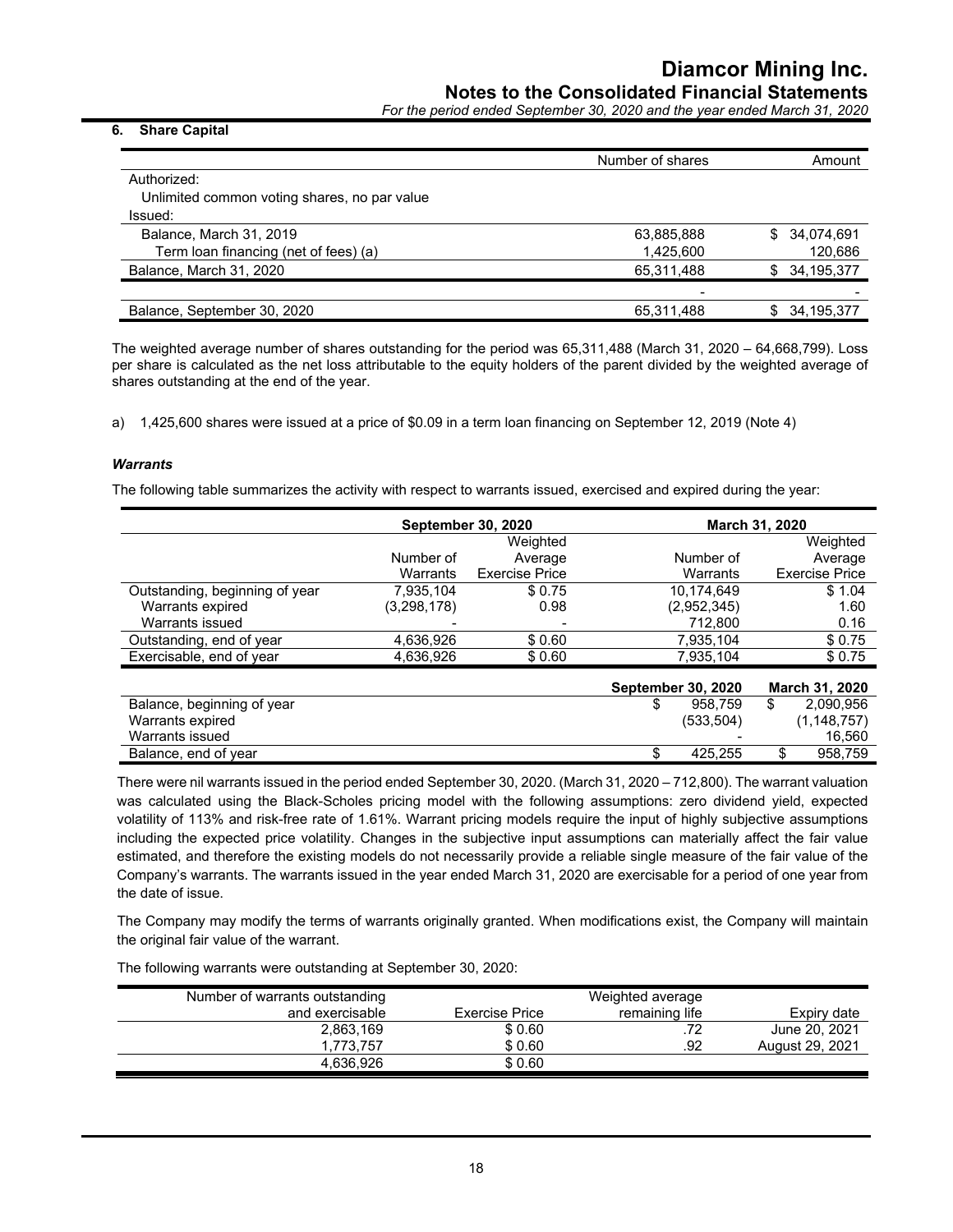# *Stock options*

The Company amended a formal stock option plan on December 18, 2018 and follows the TSX Venture Exchange (the "Exchange") policy under which it is authorized to grant options to Directors, employees and consultants to acquire up to 12,777,177 of its issued and outstanding common shares. Under the policy, the exercise price of each option is equal to the market price of the Company's stock, less applicable discounts permitted by the Exchange, as calculated on the date of grant. The options can be granted for a maximum term of 5 years.

The following table summarizes the activity with respect to options granted and exercised during the year:

|                                |                          | <b>September 30, 2020</b> |            | <b>March 31, 2020</b>   |
|--------------------------------|--------------------------|---------------------------|------------|-------------------------|
|                                |                          | <b>Weighted Average</b>   | Number of  | <b>Weighted Average</b> |
|                                | Number of options        | <b>Exercise Price</b>     | Options    | <b>Exercise Price</b>   |
| Outstanding, beginning of year | 12,750,000               | \$0.31                    | 2.950.000  | \$1.00                  |
| Options expired                |                          |                           | (100,000)  | \$1.00                  |
| Options issued                 | $\overline{\phantom{0}}$ |                           | 9,900,00   | \$0.11                  |
| Outstanding, end of year       | 12,750,000               | \$0.31                    | 12,750,000 | \$0.31                  |
| Exercisable, end of year       | 12,750,000               | \$0.31                    | 12,750,000 | \$0.31                  |

The following stock options were outstanding at September 30, 2020:

| Number of options outstanding |                | Weighted average |                  |
|-------------------------------|----------------|------------------|------------------|
| and exercisable               | Exercise Price | remaining life   | Expiry date      |
| 300,000                       | \$1.00         | 0.42             | March 2, 2021    |
| 2,550,000                     | \$1.00         | 0.48             | March 21, 2021   |
| 6,500,000                     | \$0.11         | 3.81             | October 21, 2024 |
| 3,400,000                     | \$0.11         | 4.05             | November 4, 2024 |
| 12,750,000                    |                |                  |                  |

The following stock options were outstanding at March 31, 2020:

| Number of options outstanding |                | Weighted average |                  |
|-------------------------------|----------------|------------------|------------------|
| and exercisable               | Exercise Price | remaining life   | Expiry date      |
| 300,000                       | \$1.00         | .92              | March 2, 2021    |
| 2.550.000                     | \$1.00         | .98              | March 21, 2021   |
| 6,500,000                     | \$0.11         | 4.31             | October 21, 2024 |
| 3,400,000                     | \$0.11         | 4.55             | November 4, 2024 |
| 12,750,000                    |                |                  |                  |

# *Share-based compensation*

There were nil options issued by the Company in the period ended September 30, 2020 (March 31, 2020 – 9,900,000). The option valuation in the year ended March 31, 2020 was calculated using the Black-Scholes pricing model with the following assumptions: zero dividend yield, expected volatility between 79-81% and risk-free rate between 1.53-1.57%. Option pricing models require the input of highly subjective assumptions including the expected price volatility. Changes in the subjective input assumptions can materially affect the fair value estimated, and therefore the existing models do not necessarily provide a reliable single measure of the fair value of the Group's stock options.

#### **7. Contributed Surplus**

| <b>Balance, March 31, 2019</b> | 11,571,195 |
|--------------------------------|------------|
| Expiry of warrants (note 6)    | 1,148,757  |
| Issuance of options (note 6)   | 670.190    |
| Balance, March 31, 2020        | 13,390,142 |
| Expiry of warrants (note 6)    | 533.504    |
| Balance, September 30, 2020    | 13,923,646 |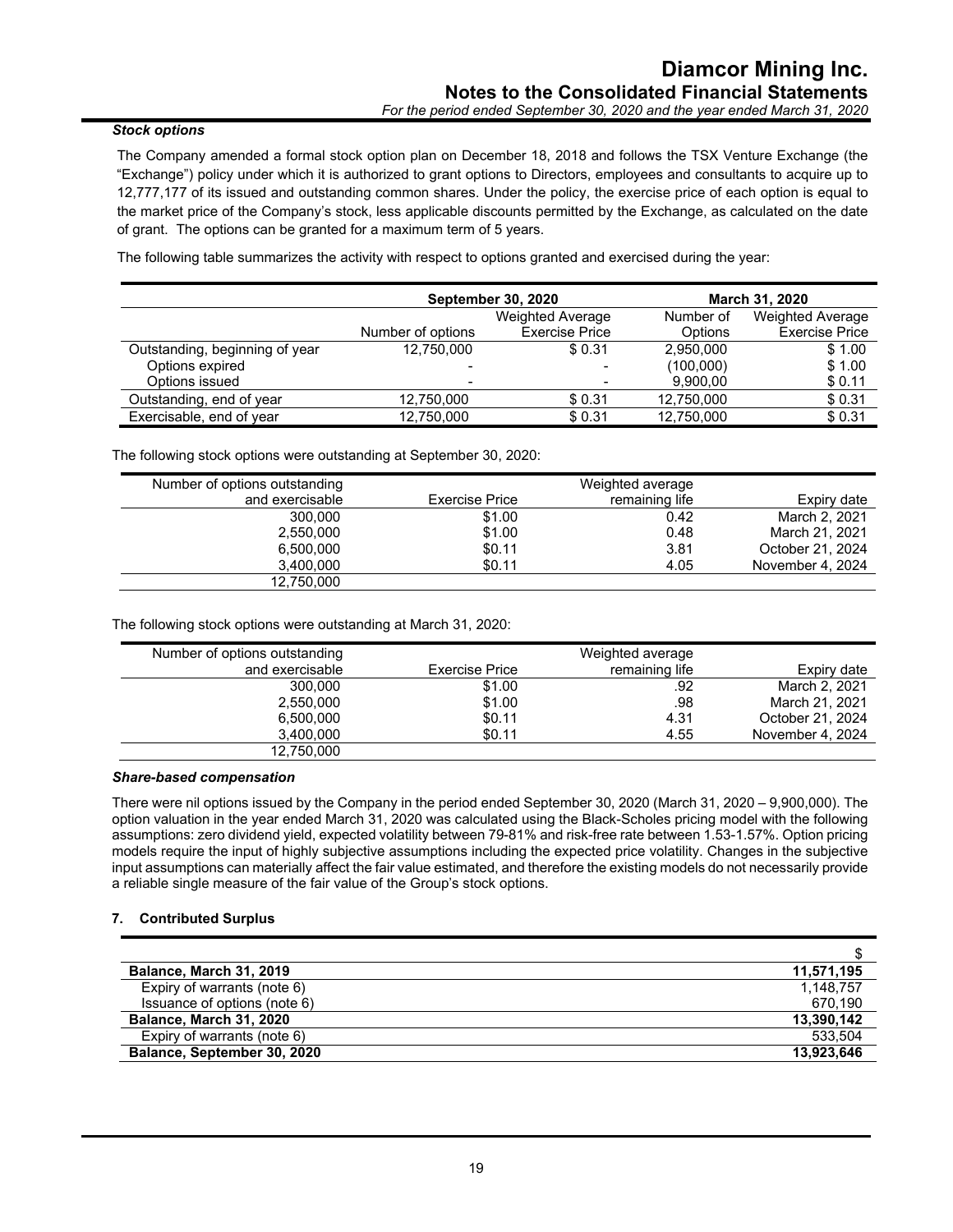*For the period ended September 30, 2020 and the year ended March 31, 2020*

# **8. Related Party Transactions**

The Company paid or accrued the following to Directors, officers, and to companies controlled by Directors of the Company:

|                         | September 30,            | March 31. |
|-------------------------|--------------------------|-----------|
|                         | 2020                     | 2020      |
| Salaries and consulting | Տ. -                     | \$406,950 |
| Directors fees          | 40.000                   | 68,000    |
| <b>Incentives</b>       | $\overline{\phantom{a}}$ | 180.000   |

As at September 30, 2020, the Company owed \$140,145 of incentives payable and expenses (March 31, 2020 - \$103,720) to Directors of the Company and companies controlled by a Director amounts are included in accounts payable. In August 2019, \$155,000 of related party accounts payable were settled as a result of related parties participating in an announced financing. These transactions were in the normal course of operations and are measured at fair value at initial recognition.

#### **9. Segmented Information**

The Company's primary business is the exploration and development of diamond properties in Africa so there is only one reportable operating segment. The reportable segments are those operations whose operating results are reviewed by the chief operating decision makers to make decisions about resources to be allocated to the segment and assess its performance provided those operations pass certain quantitative thresholds. Operations whose revenues, earnings or losses, or assets exceed 10% of the total consolidated revenue, earnings or losses, or assets are reportable segments. In order to determine reportable segments, management reviewed various factors, including geographical locations and managerial structure.

Details of identifiable assets by geographic segments are as follows:

|                           | Total Assets | Property,<br>Plant and<br>Equipment |           | Cash and<br>Equivalents and<br><b>Restricted Cash</b> | <b>Other Assets</b> |         |  |
|---------------------------|--------------|-------------------------------------|-----------|-------------------------------------------------------|---------------------|---------|--|
| <b>September 30, 2020</b> |              |                                     |           |                                                       |                     |         |  |
| Canada                    | \$<br>64.109 | \$                                  | 2.723     | \$<br>9.819                                           | \$                  | 51,567  |  |
| South Africa              | 7,903,512    |                                     | 7,186,551 | 650,267                                               |                     | 66,694  |  |
|                           | 7,967,621    | S                                   | 7,189,274 | \$<br>660,086                                         | c                   | 118,261 |  |
| March 31, 2020            |              |                                     |           |                                                       |                     |         |  |
| Canada                    | \$<br>56.698 | \$                                  | 4.339     | \$<br>9.530                                           | \$                  | 42,829  |  |
| South Africa              | 8,962,350    |                                     | 7,496,843 | 645.170                                               |                     | 820,337 |  |
|                           | 9.019.048    |                                     | 7.501.182 | 654.700                                               | \$                  | 863.166 |  |

#### **10. Financial Instruments**

#### *Fair values*

IFRS defines fair value as the price that would be received to dispose of an asset or paid to transfer a liability in an orderly transaction between market participants at the measurement date. The Company classifies the fair value of the financial instruments according to the following hierarchy based on the amount of observable inputs used to value the instrument.

- Level 1 Inputs to the valuation methodology are quoted prices for identical assets or liabilities in active markets.
- Level 2 Fair values of financial assets and liabilities in level 2 are based on inputs other than level 1. Inputs to the valuation methodology included quoted prices for identical assets or liabilities in active markets, and inputs that are observable for the asset or liability, either directly or indirectly, for substantially the full term of the financial instrument. Level 2 valuations are based on inputs, including quoted forward prices for commodities, time value and volatility factors, which can be substantially observed or corroborated in the marketplace.
- Level 3 Inputs to the valuation methodology are not based on observable market data.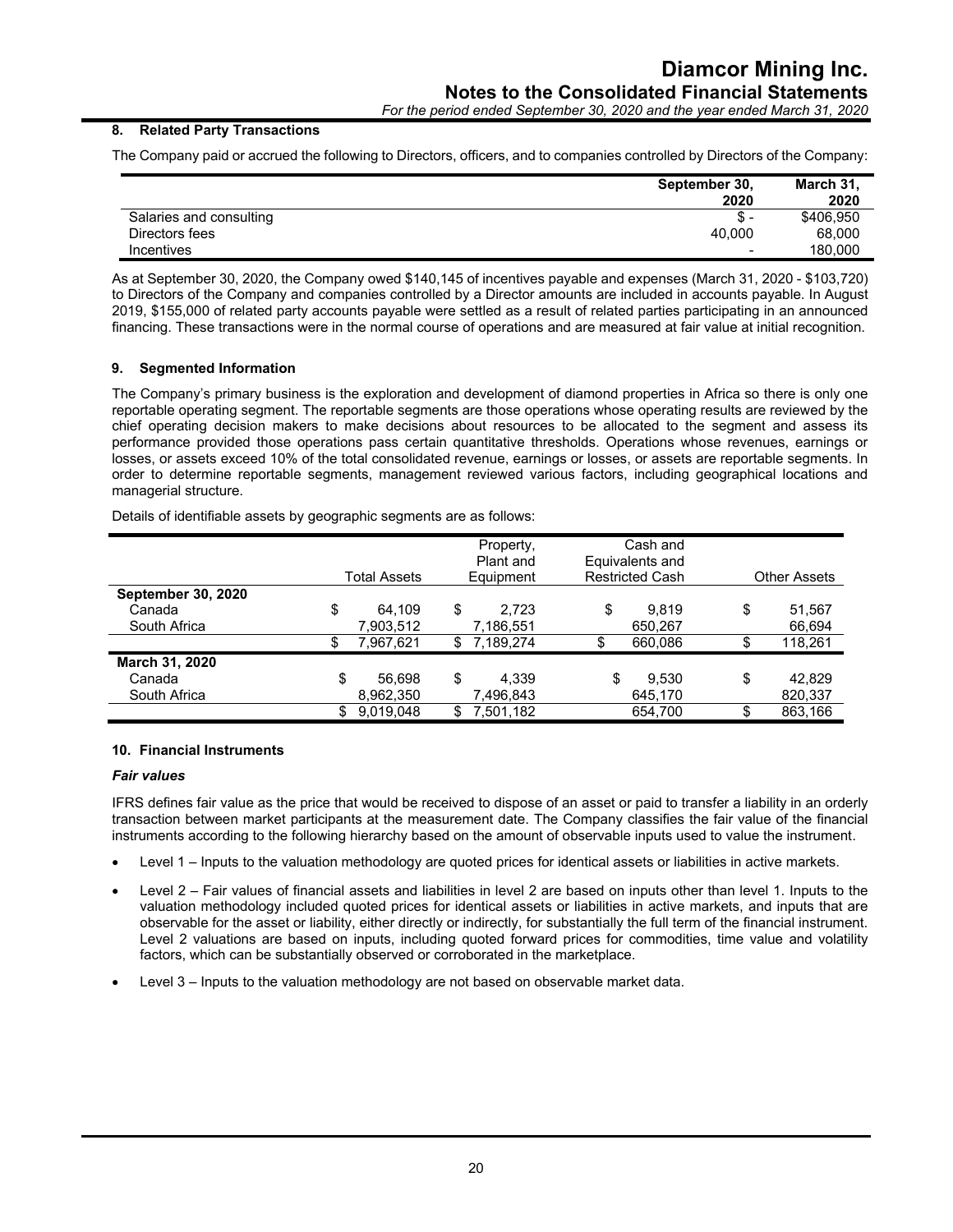# **Diamcor Mining Inc. Notes to the Consolidated Financial Statements**

*For the period ended September 30, 2020 and the year ended March 31, 2020*

The Company's financial instruments consist of cash and cash equivalents, restricted cash, accounts receivable, accounts payable, short term debt, amounts due to Nozala Investments and long-term debt. The fair value of cash and cash equivalents and restricted cash, accounts receivable and accounts payable and short-term debt approximate their carrying values due to the short-term maturities of these items. The fair value of the Nozala Investments loan approximates the carrying value as the interest rate floats with prime. The fair value of the long-term debt approximates the carrying value as the interest rate is a market rate for similar instruments.

The Company's cash and cash equivalents and restricted cash have been assessed on the fair value hierarchy described above and are classified as Level 1.

#### *Financial risks*

The Company's activities result in exposure to a variety of financial risks, including risks related to credit, market risk (currency fluctuation and interest rates) and liquidity risk.

a) Credit risk

The Company is exposed to credit risk only with respect to uncertainties as to timing and collectability of accounts receivable, cash and cash equivalents and restricted cash. The Company mitigates credit risk through standard credit and reference checks. There are no material financial assets that the Company considers past due. The Company currently holds the majority of its cash and cash equivalents and restricted cash in large financial institutions in Canada and South Africa and does not expect any significant risk associated with those deposits. The accounts receivable includes sales taxes refundable due from the Government of South Africa and Canada \$48,383 (March 31, 2020 - \$463,417) as well as trade receivables of \$423 (March 31, 2020 - \$50,331). The Company does not foresee any significant risk in the collection of these accounts receivable.

The trade accounts receivable aging amounts are as follows:

|              | <b>September 30, 2020</b> | <b>March 31, 2020</b> |
|--------------|---------------------------|-----------------------|
| $0-30$ days  | \$423                     | \$50,331              |
| 31-90 days   | $\overline{\phantom{0}}$  |                       |
| $120+$ davs  | $\overline{\phantom{0}}$  | -                     |
| <b>Total</b> | \$423                     | \$50.331              |

The maximum exposure to credit risk for the Company as at the reporting date is the carrying value of cash and cash equivalents, restricted cash and trade receivables disclosed above.

b) Interest rate

The Company is not exposed to any material interest rate risk as the Company's long-term debt has a fixed rate of interest, except for the Nozala Investments loan and Caterpillar Financial (Note 4) which have a variable rate of interest of South African prime rate plus 3% and South African prime rate plus 2.5%. A 1% change in the South African prime rate would result in net loss increasing or decreasing by approximately \$15,000.

c) Foreign currency risk

The Company is exposed to financial risk arising from fluctuations in foreign exchange rates and the degree of volatility of these rates. The Company does not use derivative instruments to reduce its exposure to foreign currency risk.

The Company's subsidiaries in South Africa operate using principally the United States Dollar and the South African Rand and as such may be negatively affected by fluctuations in foreign exchange rates when translating from the currency of measurement of the Company's subsidiaries to the Company's reporting currency. The Company's monetary assets and liabilities denominated in South African Rand include:

|                                               | <b>September 30, 2020</b> | March 31, 2020 |
|-----------------------------------------------|---------------------------|----------------|
| Cash and cash equivalents and restricted cash | \$650.267                 | \$645.170      |
| Accounts receivable                           | 45.301                    | 507.911        |
| Accounts payable                              | 458.668                   | 785.975        |
| Long-term debt                                | 4,043,587                 | 3.817.905      |

A 5% change in the South African Rand would result in total net loss increasing or decreasing by approximately \$45,000.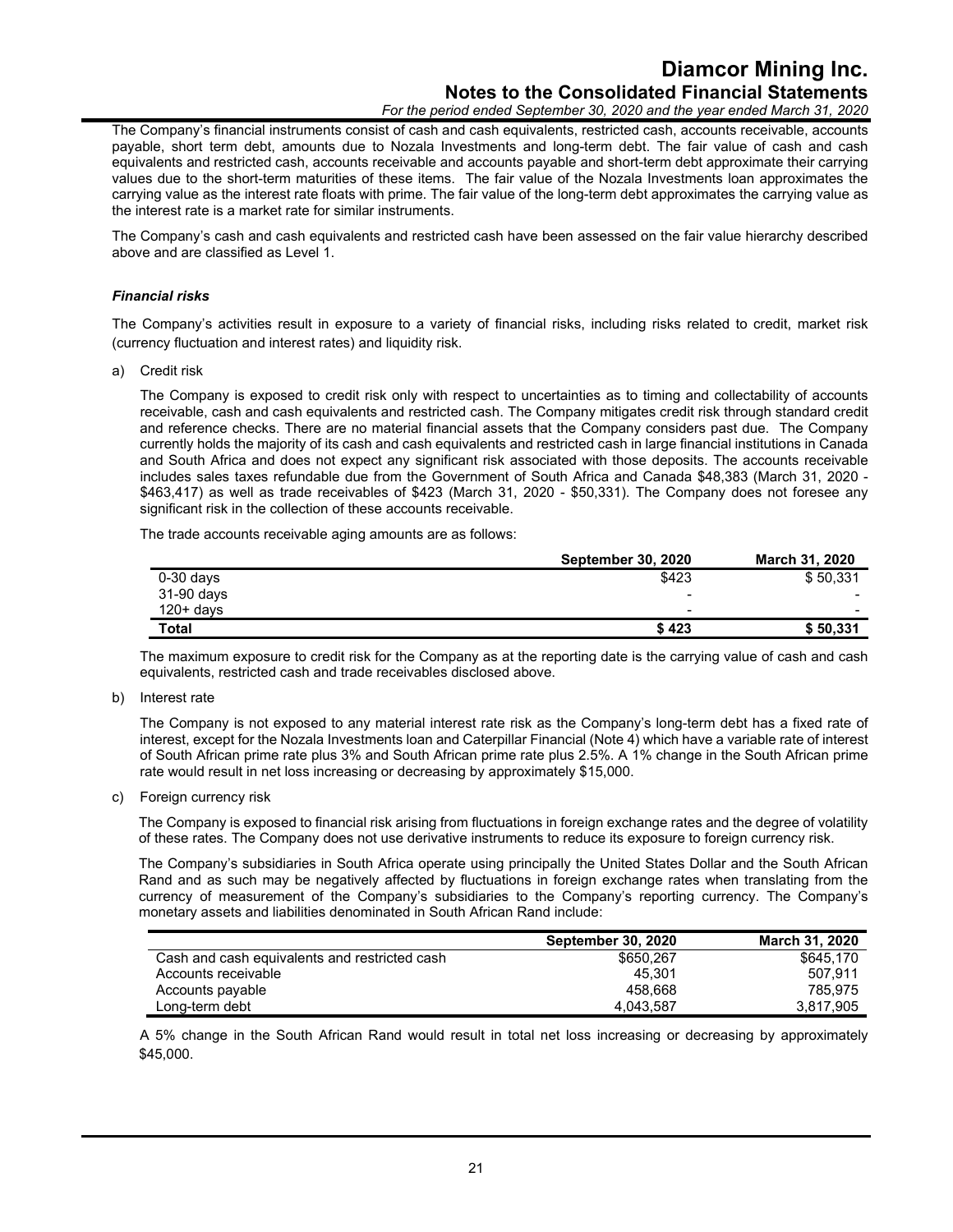#### d) Liquidity risk

Liquidity risk is the risk that the Company will not be able to meet its financial obligations when they fall due. The Company manages this risk through management of its cash flow from operations and its capital structure. Based on senior Management's and the Board of Directors' review of ongoing operations, the Company may revise timing of capital expenditures, bank loans, including project specific loans, or issue equity or a combination thereof.

The Company's current financial liabilities of \$7,255,446 are payable within one year. The Company enters contractual obligations in the normal course of business operations. Management believes the Company's requirements for capital expenditures, working capital and ongoing commitments (including long-term debt) can be financed from existing cash, issuing equity, cash flow provided by operating activities, existing bank loans and by acquiring new project loans.

The table below summarizes the maturity profile of the Company's financial liabilities as at September 30, 2020 based on contractual undiscounted payments:

|                           | Current     | 2021 |                          | 2022 |                          | 2023 |                          | 2024 |                          | Thereafter  |
|---------------------------|-------------|------|--------------------------|------|--------------------------|------|--------------------------|------|--------------------------|-------------|
| Accounts payable          | \$768.429   | \$   | $\,$                     |      | $\blacksquare$           |      | $\blacksquare$           |      | -                        |             |
| Long-term debt            | 7.014.090   |      | $\overline{\phantom{0}}$ |      | $\,$                     |      |                          |      |                          |             |
| Short term debt           | 1.596.489   |      | $\overline{\phantom{0}}$ |      | $\overline{\phantom{0}}$ |      | -                        |      |                          |             |
| Due to Nozala investments | $\,$        |      | $\overline{\phantom{a}}$ |      | $\,$                     |      | $\qquad \qquad$          |      | $\qquad \qquad$          | 1.709.397   |
|                           | \$9.379.008 |      | $\overline{\phantom{0}}$ |      | $\overline{\phantom{a}}$ |      | $\overline{\phantom{a}}$ |      | $\overline{\phantom{a}}$ | \$1.709.397 |

#### e) Commodity price risk

Commodity price risk is the risk that the fair value or future cash flows will fluctuate because of changes in commodity prices. Commodity prices for diamonds are impacted by not only the relationship between the Canadian, United States Dollar and South African Rand, but also world economic events that dictate the levels of supply and demand. The Company is exposed to the risk of declining prices for diamonds resulting in a corresponding reduction in projected cash flow. Reduced cash flow may result in lower levels of capital being available for field activity, thus compromising the Company's capacity to grow production. The Company did not have any fixed price commodity price contracts in place as at or during the period ended September 30, 2020 and the year ended March 31, 2020. The Company's operational results and financial condition are largely dependent on the commodity price received for its diamond production. Diamond prices have fluctuated widely in recent years due to global and regional factors including supply and demand fundamentals, inventory levels, economic and geopolitical factors. A 5% change in the price of diamonds would result in total net loss increasing or decreasing by approximately \$17,000.

# **11. Capital Management**

The Company's objectives when managing capital are: (i) to maintain a strong capital structure, which optimizes the cost of capital at acceptable risk; and (ii) to maintain investor, creditor and market confidence to sustain the future development of the business. The Company manages its capital structure and adjusts it considering changes in economic conditions and the risk characteristics of its underlying assets. The Company, from time-to-time, may adjust capital spending, issue new common shares, issue new debt or repay existing debt. The Company's capital is not subject to any restrictions.

The Company manages the following as capital:

|                                | <b>September 30, 2020</b> |   | <b>March 31, 2020</b> |
|--------------------------------|---------------------------|---|-----------------------|
| Working capital                | (7, 100, 651)             |   | (6,958,167)           |
| Long-term debt                 | 8,723,487                 |   | 8,255,315             |
| Shareholders' (deficit) equity | (3,843,368)               | ง | (2,463,942)           |

Working capital is calculated based on current assets less current liabilities.

#### **12. Commitments**

The Company has a commitment to month to month lease office space at a rate of \$3,609 per month (March 31, 2019 - \$3,469). The minimum lease payments under this lease are \$43,308 per year (March 31, 2019 - \$41,628).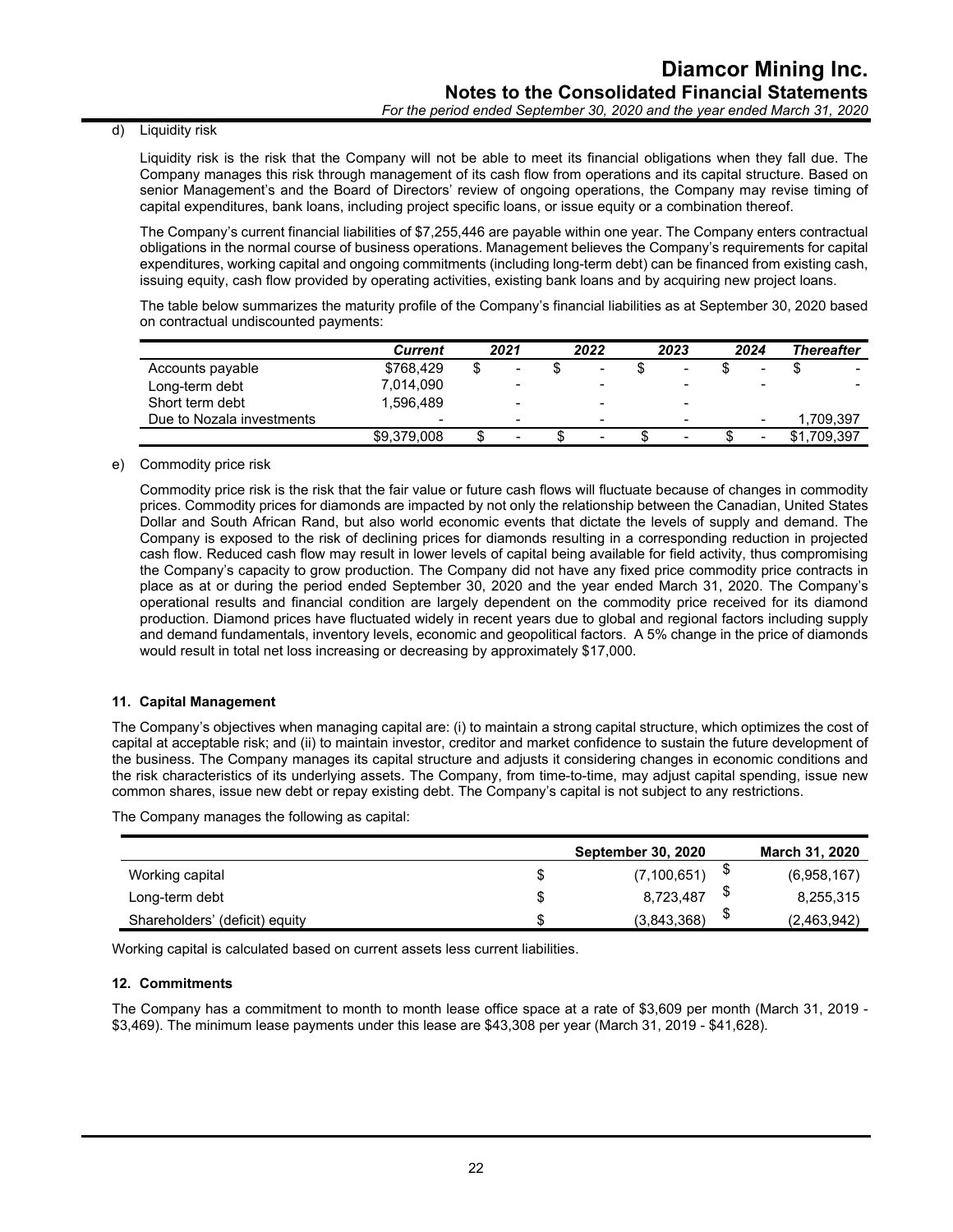# **13. Accounts Payable**

Trade and other payables consist of the following components:

|                     | <b>September 30, 2020</b> |                | March 31, 2020 |
|---------------------|---------------------------|----------------|----------------|
| Trade payables      | S                         | 742.167        | 960,845        |
| Taxes               |                           | $\blacksquare$ | 63,451         |
| Salary and benefits |                           | 26.262         | 26,263         |
|                     |                           | 768,429        | 1,050,558      |

Trade payables are non-interest bearing and are normally settled on 30-day terms.

# **14. Restricted Cash**

These amounts are encumbered by a guarantee by Standard Bank of South Africa Limited for certain rehabilitation obligations and electrical guarantees. The encumbered amount as at September 30, 2020 was \$623,552 (March 31, 2020 - \$622,613).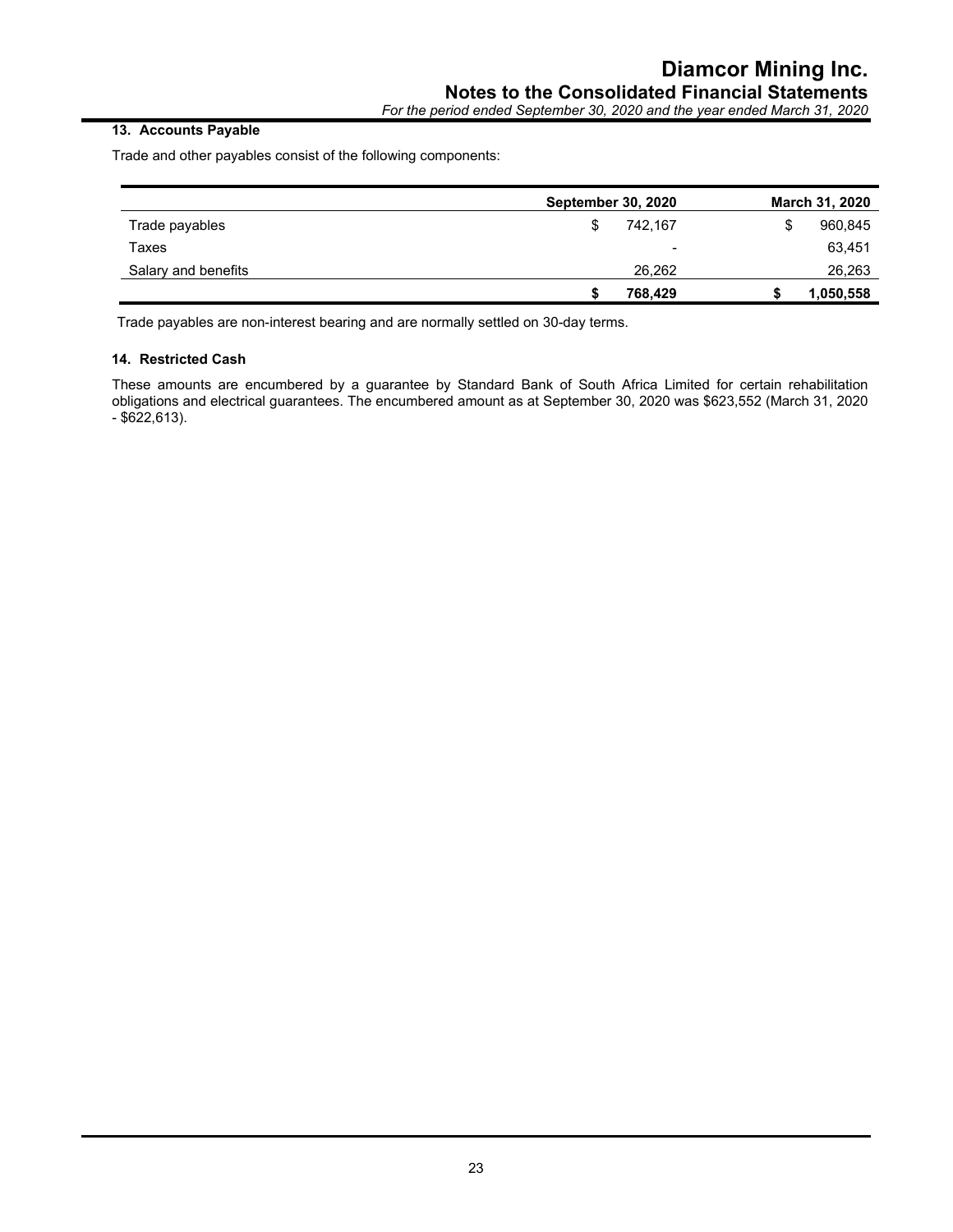# **15. Non-Controlling Interests (NCI)**

Set out below is summarized financial information for the Company's subsidiary that has non-controlling interests that are material to the Company. The amounts disclosed for the subsidiary are before inter-company eliminations:

# **DMI Minerals South Africa (Pty) Ltd.**

|                                                            | September 30, 2020 March 31, 2020 |                |    |                |  |
|------------------------------------------------------------|-----------------------------------|----------------|----|----------------|--|
| <b>Summarized Statement of Financial Position</b>          |                                   |                |    |                |  |
| <b>Current assets</b>                                      | \$                                | 659,707        | \$ | 443,083        |  |
| <b>Current liabilities</b>                                 |                                   | 27,284,850     |    | 26,909,788     |  |
| <b>Current net assets</b>                                  |                                   | (26, 625, 143) |    | (26, 466, 705) |  |
| Non-current assets                                         |                                   | 3,787,882      |    | 4,463,170      |  |
| Non-current liabilities                                    |                                   | 1,709,397      |    | 1,995,751      |  |
| <b>Non-current net assets</b>                              |                                   | 2,078,485      |    | 2,467,419      |  |
| <b>Net liabilities</b>                                     |                                   | (24,546,658)   |    | (23,999,286)   |  |
| <b>Summarized Statement of Comprehensive Income (Loss)</b> |                                   |                |    |                |  |
| Sales                                                      |                                   | 339,280        |    | 3,693,784      |  |
| (Loss) for the period                                      |                                   | (500,853)      |    | (379, 967)     |  |
| Total comprehensive (loss)                                 |                                   | (500, 853)     |    | (379, 967)     |  |
| (Loss) allocated to NCI                                    |                                   | (150, 256)     |    | (113,990)      |  |
| <b>Summarized Statement of Cash-Flows</b>                  |                                   |                |    |                |  |
| Cash-flows from                                            |                                   |                |    |                |  |
| operating activities                                       |                                   | (691, 163)     |    | 32,446         |  |
| Cash-flows from                                            |                                   |                |    |                |  |
| investing activities                                       |                                   | 363,793        |    | (15, 136)      |  |
| Cash-flows from                                            |                                   |                |    |                |  |
| financing activities                                       |                                   | 333,132        |    | (103, 340)     |  |
|                                                            |                                   |                |    |                |  |
| Net increase in cash and cash equivalents                  | \$                                | 5,762          | \$ | (86,030)       |  |